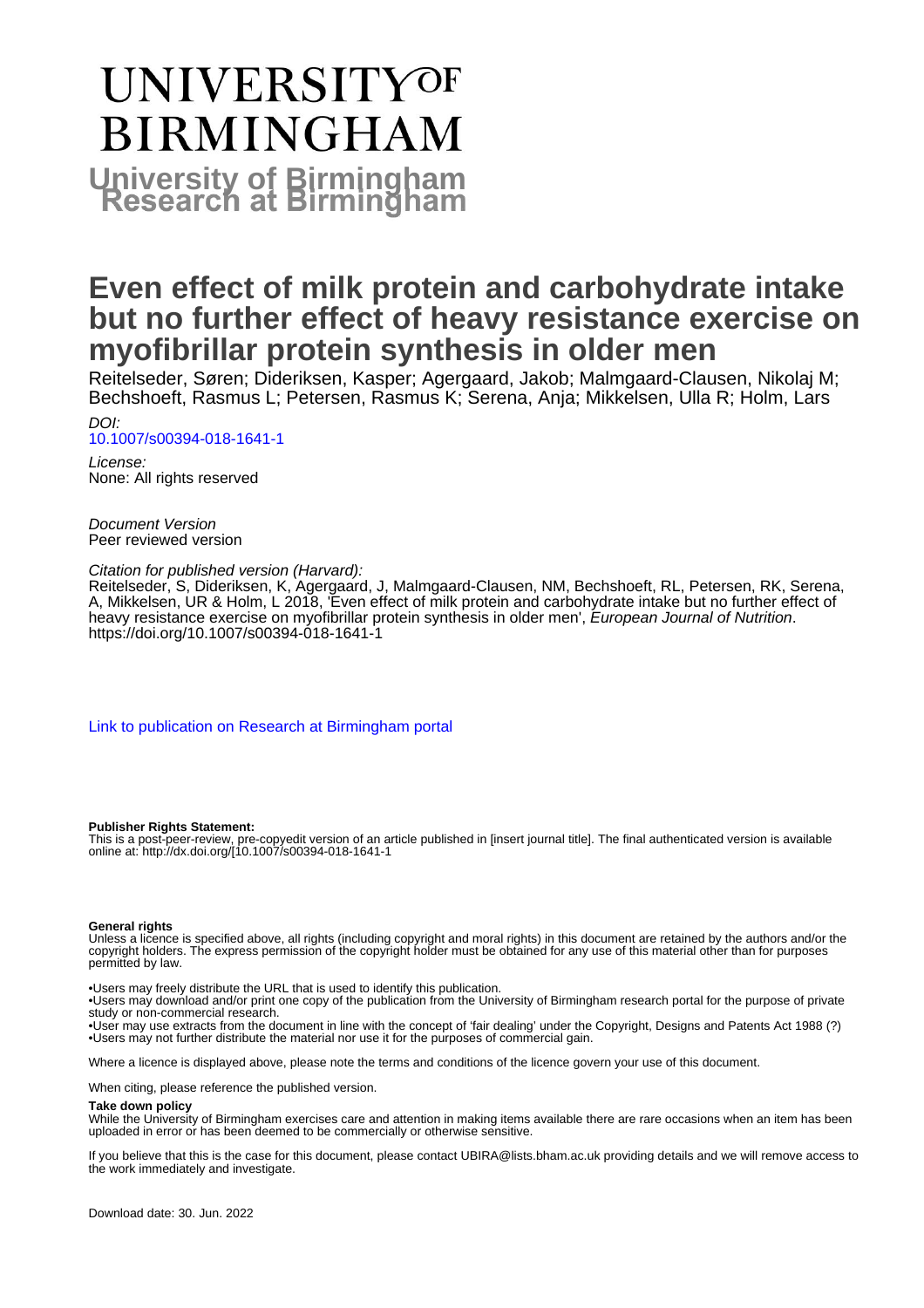# **UNIVERSITYOF BIRMINGHAM**

**Research at Birmingham** 

#### **Even effect of milk protein and carbohydrate intake but no further effect of heavy resistance exercise on myofibrillar protein synthesis in older men**

Reitelseder, Søren; Dideriksen, Kasper; Agergaard, Jakob; Malmgaard-Clausen, Nikolaj M; Bechshoeft, Rasmus L; Petersen, Rasmus K; Serena, Anja; Mikkelsen, Ulla R; Holm, Lars

DOI: [10.1007/s00394-018-1641-1](http://dx.doi.org/10.1007/s00394-018-1641-1)

Document Version Peer reviewed version

Citation for published version (Harvard):

Reitelseder, S, Dideriksen, K, Agergaard, J, Malmgaard-Clausen, NM, Bechshoeft, RL, Petersen, RK, Serena, A, Mikkelsen, UR & Holm, L 2018, 'Even effect of milk protein and carbohydrate intake but no further effect of heavy resistance exercise on myofibrillar protein synthesis in older men' European Journal of Nutrition. DOI: 10.1007/s00394-018-1641-1

[Link to publication on Research at Birmingham portal](https://research.birmingham.ac.uk/portal/en/publications/even-effect-of-milk-protein-and-carbohydrate-intake-but-no-further-effect-of-heavy-resistance-exercise-on-myofibrillar-protein-synthesis-in-older-men(5c156384-a30b-49d4-960c-ab3f9e9b05f3).html)

#### **General rights**

Unless a licence is specified above, all rights (including copyright and moral rights) in this document are retained by the authors and/or the copyright holders. The express permission of the copyright holder must be obtained for any use of this material other than for purposes permitted by law.

• Users may freely distribute the URL that is used to identify this publication.

• Users may download and/or print one copy of the publication from the University of Birmingham research portal for the purpose of private study or non-commercial research.

• User may use extracts from the document in line with the concept of 'fair dealing' under the Copyright, Designs and Patents Act 1988 (?) • Users may not further distribute the material nor use it for the purposes of commercial gain.

Where a licence is displayed above, please note the terms and conditions of the licence govern your use of this document.

When citing, please reference the published version.

#### **Take down policy**

While the University of Birmingham exercises care and attention in making items available there are rare occasions when an item has been uploaded in error or has been deemed to be commercially or otherwise sensitive.

If you believe that this is the case for this document, please contact UBIRA@lists.bham.ac.uk providing details and we will remove access to the work immediately and investigate.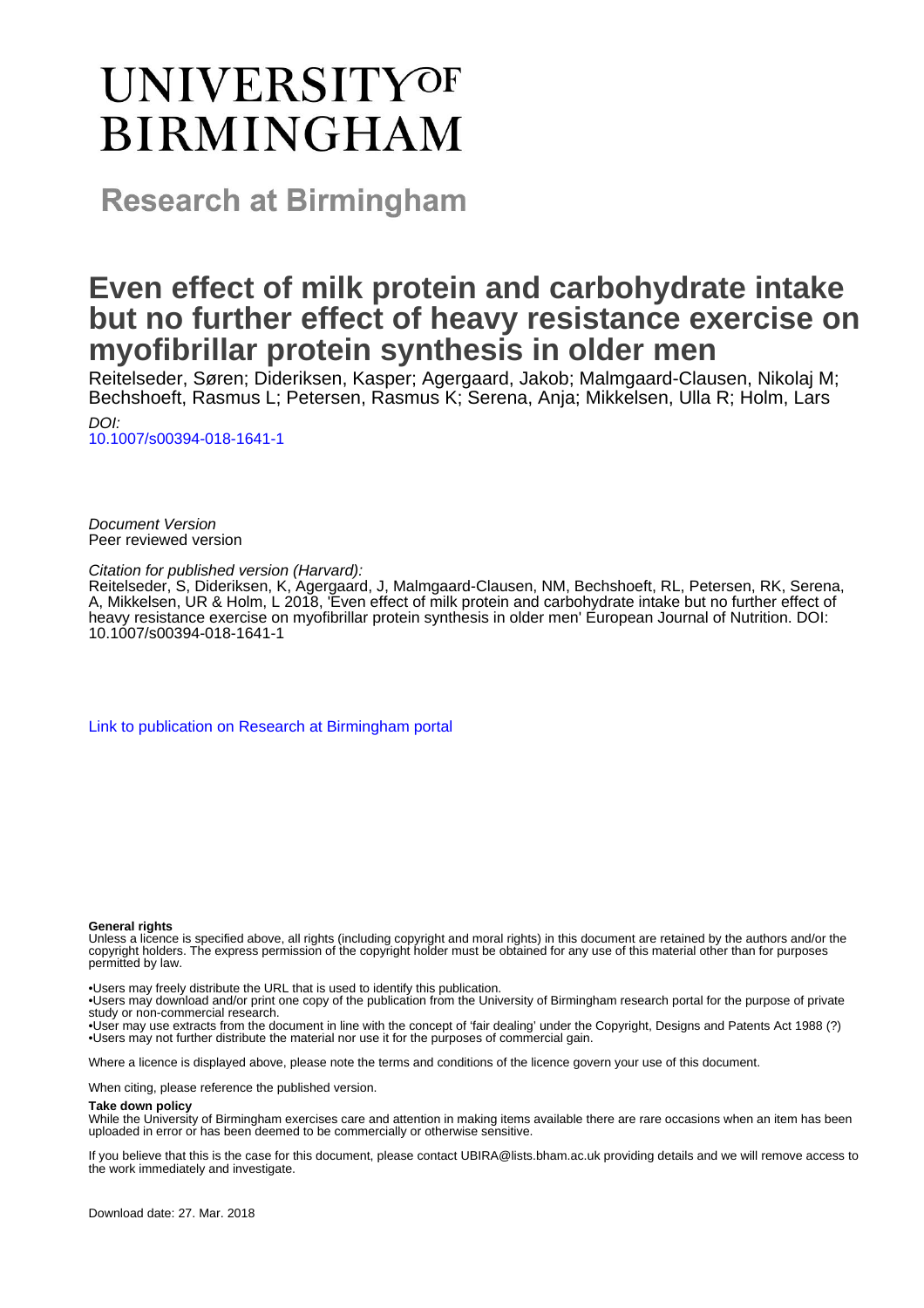# Even effect of milk protein and carbohydrate intake but no further effect of heavy resistance exercise on myofibrillar protein synthesis in older men

Søren Reitelseder,  $1^{\text{O}}$ 

Phone +45 38635398 Email soeren.reitelseder@regionh.dk

Kasper Dideriksen, 1

Jakob Agergaard, <sup>1</sup>

Nikolaj M. Malmgaard-Clausen, <sup>1</sup>

4

Rasmus L. Bechshoeft, <sup>1</sup>

Rasmus K. Petersen, 3

Anja Serena,

Ulla R. Mikkelsen, 5

Lars Holm, 1,2

<sup>1</sup> Institute of Sports Medicine Copenhagen, Department of Orthopedic Surgery M, Bispebjerg Hospital and Center for Healthy Aging, Faculty of Health and Medical Sciences, University of Copenhagen, Bispebjerg Bakke 23, building 8, 1st floor, 2400 Copenhagen NV, Denmark

 $2$  School of Sport, Exercise and Rehabilitation Sciences, University of Birmingham, Birmingham, UK

 $3$  Department of Biology, Faculty of Science, University of Copenhagen, Copenhagen, Denmark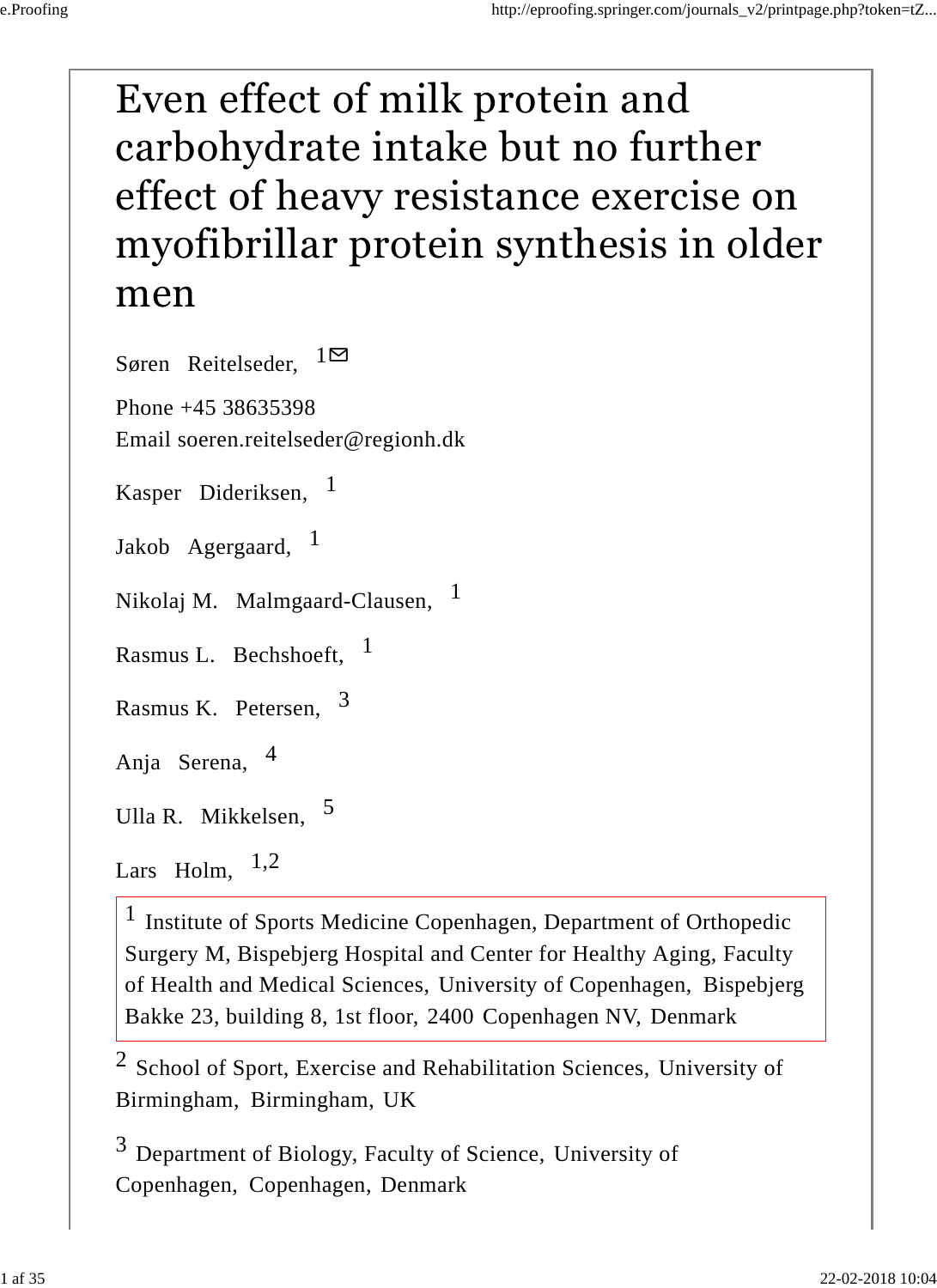<sup>4</sup> Arla Foods amba, Viby J, Denmark

5 Arla Foods Ingredients Group P/S, Viby J, Denmark

Received: 14 August 2017 / Accepted: 17 February 2018

### Abstract

## Purpose

The responsiveness of older individuals' skeletal muscle to anabolic strategies may be impaired. However, direct comparisons within the same experimental setting are sparse. The aim of this study was to assess the resting and post-resistance exercise muscle protein synthesis rates in response to two types of milk protein and carbohydrate using a unilateral exercise leg model.

**AQ1**

## Methods

Twenty-seven older  $(69 \pm 1)$  year, mean  $\pm$  SE) men were randomly assigned one of three groups: Whey hydrolysate (WH), caseinate (CAS), or carbohydrate (CHO). By applying stable isotope tracer techniques  $(L-[15N]$ phenylalanine), the fasted-rested (basal) myofibrillar fractional synthesis rate (FSR) was measured. Hereafter, FSR was measured in the postprandial phase (0.45 g nutrient/kg LBM) in both legs, one rested (fed-rest) and one exercised  $(10 \times 8 \text{ reps at } 70\% \text{ 1RM}$ ; fed-exercise). In addition, the activity of p70S6K and venous plasma insulin, phenylalanine, and leucine concentrations were measured.

### Results

Insulin, phenylalanine, and leucine concentrations differed markedly after intake of the different study drinks. The basal FSR in WH, CAS, and CHO were  $0.027 \pm 0.003$ ,  $0.030 \pm 0.003$ , and  $0.030 \pm 0.004\%$ /h, the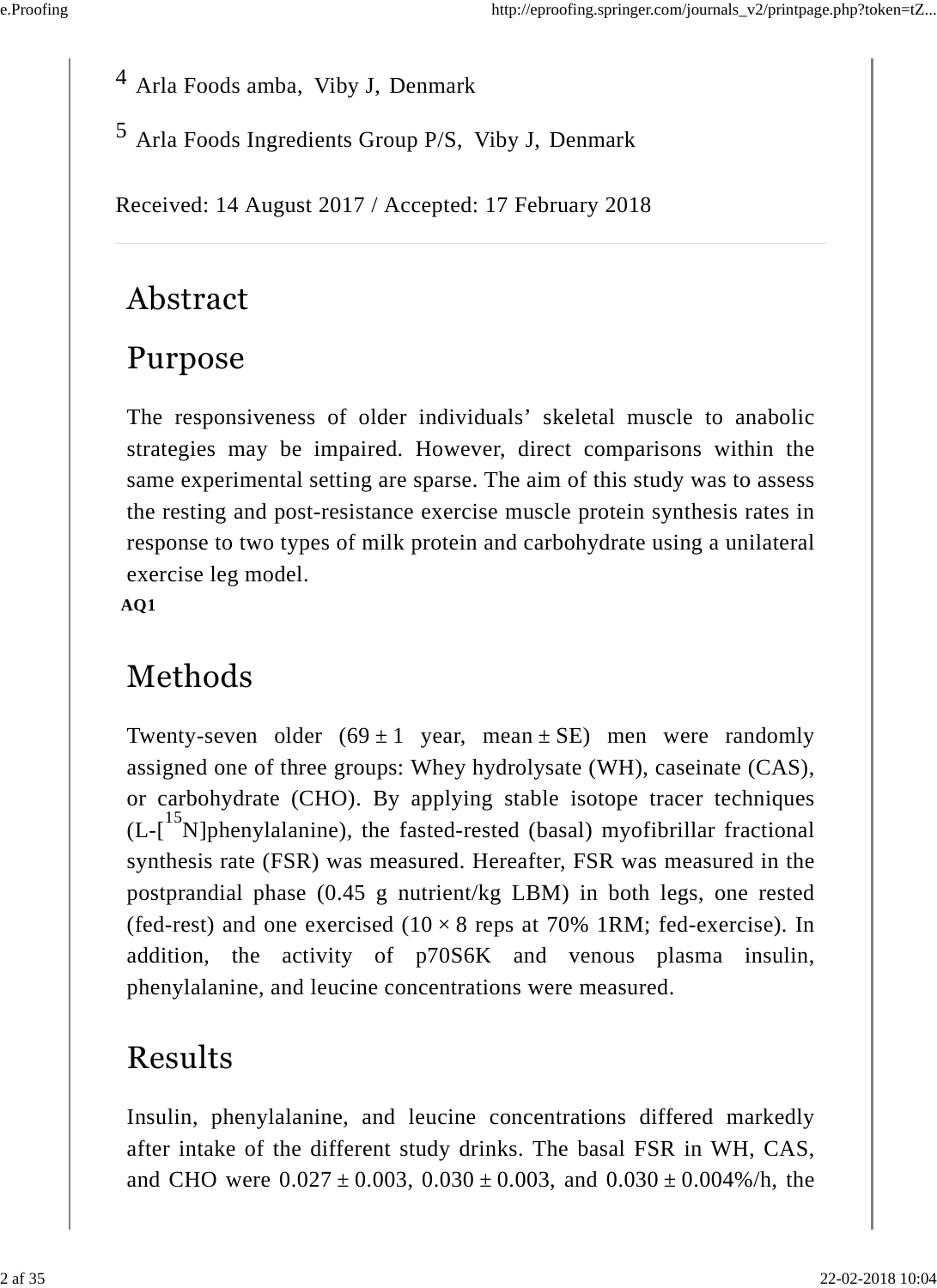fed-rested FSR were  $0.043 \pm 0.004$ ,  $0.045 \pm 0.003$ , and  $0.035 \pm 0.003$ 0.004%/h, and the fed-exercised FSR were  $0.041 \pm 0.004$ ,  $0.043 \pm 0.004$ , and  $0.034 \pm 0.004\%/h$ , respectively. No significant differences were observed at any state between the groups. Fed-rested- and fed-exercised FSR were higher than basal  $(P < 0.001)$ . 3 h after exercise and feeding, no significant group differences were detected in the activity of p70S6K. **AQ2**

### Conclusions

Milk protein and carbohydrate supplementation stimulate myofibrillar protein synthesis in older men, with no further effect of heavy resistance exercise within 0–3 h post exercise.

#### Keywords

Whey hydrolysate Caseinate Anabolic resistance Muscle protein Sarcopenia

Electronic supplementary material

The online version of this article (https://doi.org/10.1007 /s00394-018-1641-1) contains supplementary material, which is available to authorized users.

## Introduction

It is generally accepted that older individuals display a reduced responsiveness to classic anabolic stimuli such as protein intake [1, 2, 3] and exercise [4, 5, 6]. These observations have been termed 'anabolic resistance' and are associated with the aging process [7, 8] and partly responsible for the sarcopenic process [9, 10]. Still, protein intake and exercise are repeatedly suggested to be promising strategies to counteract the sarcopenic development [11]. Therefore, investigations to compare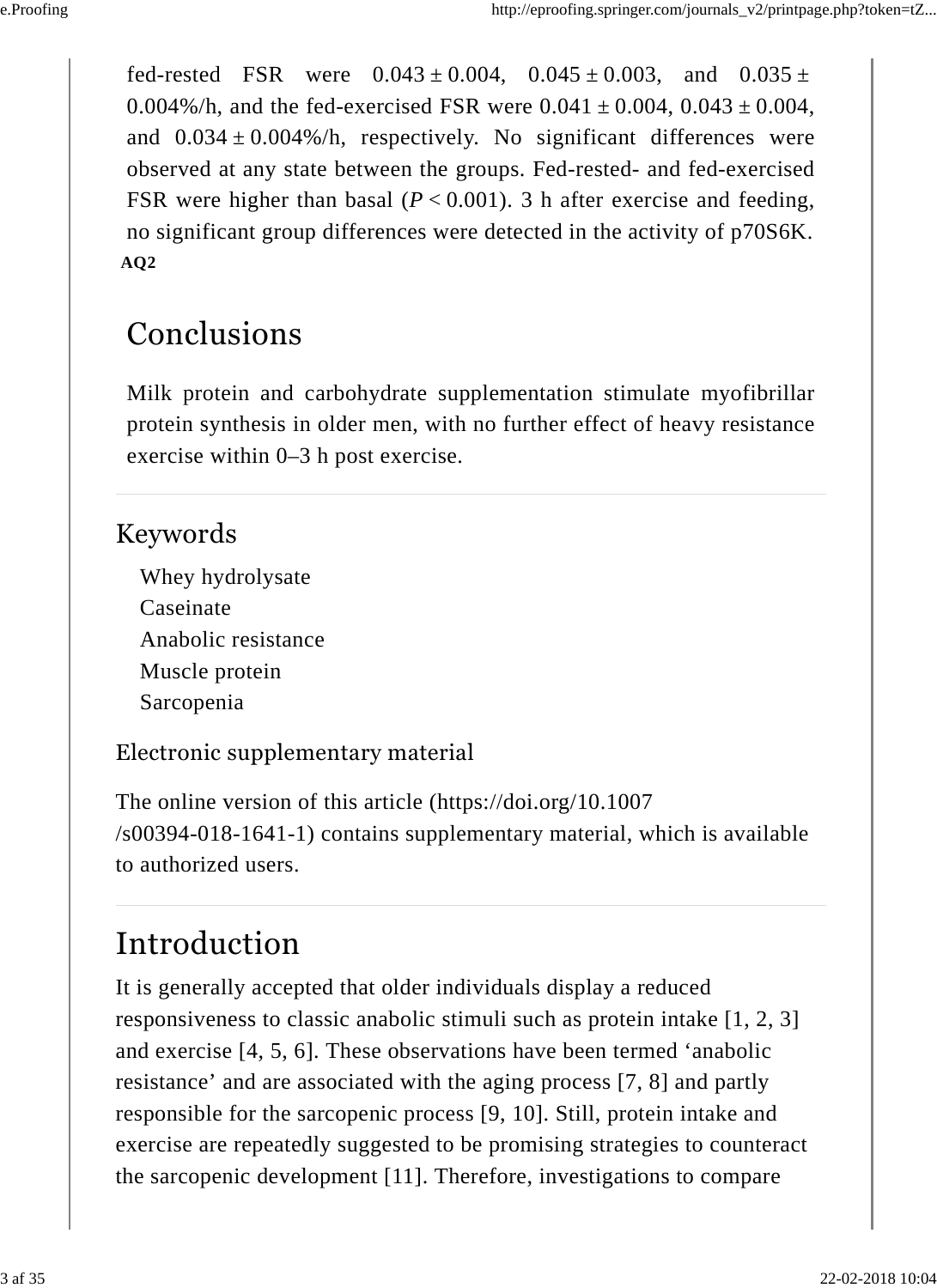responses and to reveal the actual potency of these classic stimuli remain to be a target of interest.

Protein quality determined by amino acid composition and digestibility, is known to be a major regulating factor on whole-body protein turnover in the rested postprandial state [12, 13]. However, while the essential amino acids are primarily responsible for stimulating muscle protein synthesis (MPS) [14], the impact of protein digestibility, and hence postprandial peak and pattern of hyperaminoacidemia are more unclear. The comparisons of the two milk proteins, whey and casein, are examples of natural proteins of high quality with distinct digestion and amino acid absorption kinetics where whey is digested 'fast' and casein is digested 'slow' [13]. In older, the impact of these two milk proteins are not clearly [15, 16, 17, 18, 19] supported also by results from a study where amino acids were provided in two different ingestion patterns to mimic different absorption patterns [20]. Here, 15 g of essential amino acids (corresponding to approximately 30 g of a good quality protein, like milk proteins) were provided either in one bolus or as  $4 \times 3.75$  g at 45-min intervals resulting in very distinct insulin and amino acid concentrations during the total 4-h period. Despite marked differences in the p70S6K-Thr389 phosphorylation, the MPS rates were evenly enhanced over the entire period, though with a tendency to a more immediate and prolonged stimulation by the 'slow delivery' pattern [20]. Therefore, which characteristic of protein-feed derived amino acid delivery profile that exerts the most anabolic stimulus in aging muscle is still unclear: is it the fast availability and high peak concentration or is it the more moderate, though prolonged, delivery?

Muscle contractions are known to stimulate MPS independently of amino acid availability [5, 6] and some indications exist of an additive effect with hyperaminoacidemia [15, 21, 22, 23]. Therefore, resistance exercise seems to enhance the stimulatory effect of hyperaminoacidemia in older muscle, while the interaction with protein digestibility is less investigated [15, 23].

The aim of this study is to compare the immediate 3-h myofibrillar protein synthesis rate responses to a single, isocaloric bolus drink of fast whey hydrolysate, slow calcium caseinate, or carbohydrate at rest and following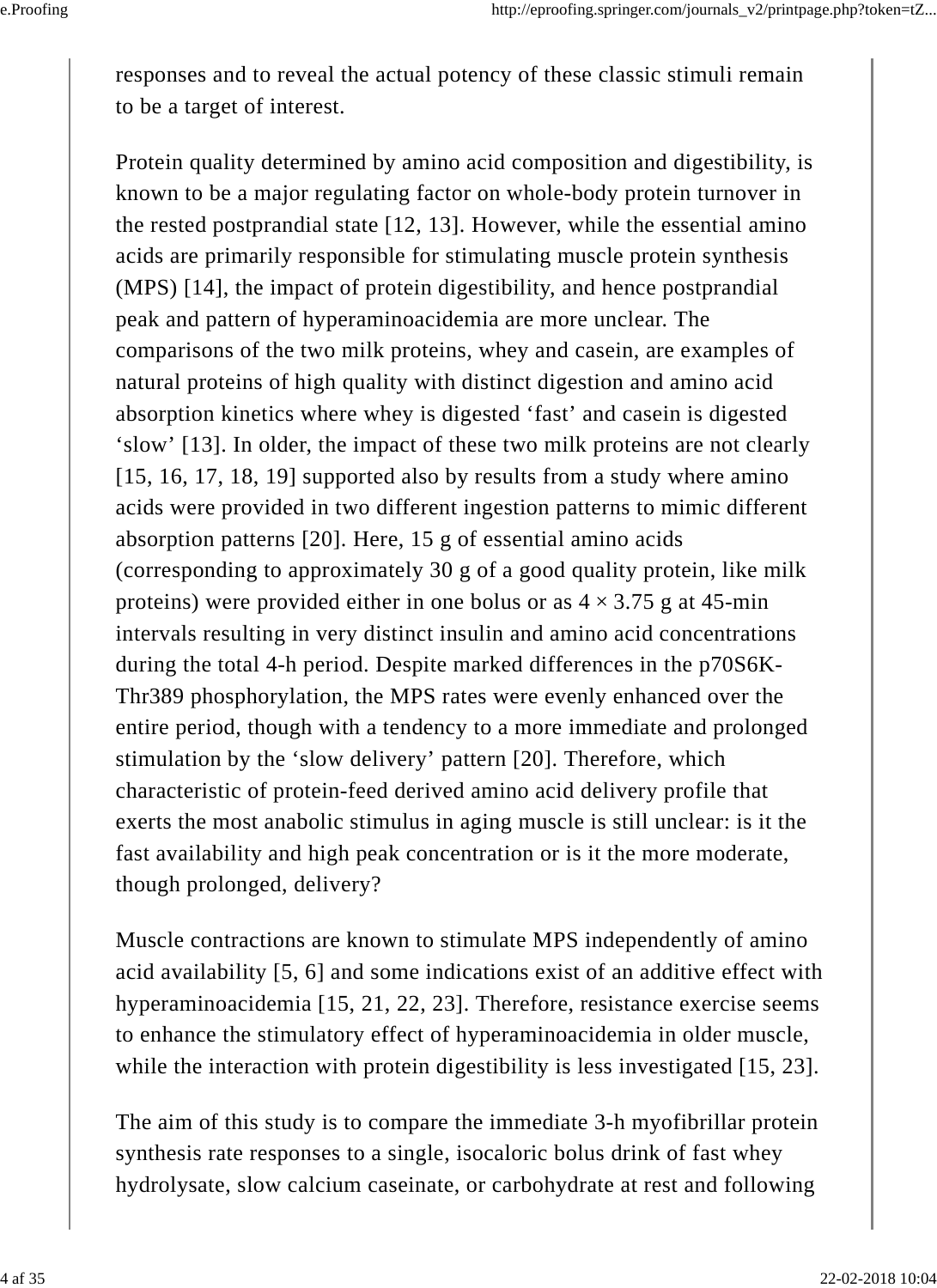a single, unilateral bout of heavy resistance exercise as compared to an overnight fasted and rested basal state in healthy, older men. The carbohydrate group is chosen as an isocaloric control group providing energy and a marked insulin response, but without amino acids. The hypothesis is that the MPS response following nutrient intake will be gradually higher as compared to the basal state in the rest leg and in the heavy resistance exercised leg. Whey hydrolysate is expected to be superior to caseinate and carbohydrate, and caseinate is expected to be superior to carbohydrate.

## Methods

### Subjects and groups

Twenty-seven older men were recruited and randomly assigned to one of three groups. All participants were initially screened and considered eligible for the experiment by standard laboratory blood tests and by a health, exercise and nutrition questionnaire. The recruitment was done together with another part of the project, which had an inclusion criteria of low-grade systemic inflammation determined as plasma C-reactive protein (CRP) above 2 mg/L [22]. Participants with CRP values below 2 mg/L were included and randomized to this non-low-grade inflamed part of the project or to the control group in the low-grade inflamed part [22]. Common inclusion criteria were:  $age > 60$  years, body mass index  $>$ 18.5 kg/m<sup>2</sup>, Western diet (protein content > 0.8 g/kg/day), moderately active but with no regular participation in heavy resistance exercise within last 6 months, and no metabolic disorders including diabetes. Each participant was given written and oral information about the study design, purpose, and possible risks before submitting written consent to participate. The project adhered to the Helsinki Declaration and was approved by the Ethics Committee of the Capital Region of Denmark (H-4-2011-028). The experiments in all three groups were identical except for the protein or carbohydrate supplementations, which were whey hydrolysate (WH), calcium caseinate (CAS), or carbohydrate as maltodextrin (CHO). Subject characteristics are listed in Table 1. **AQ3**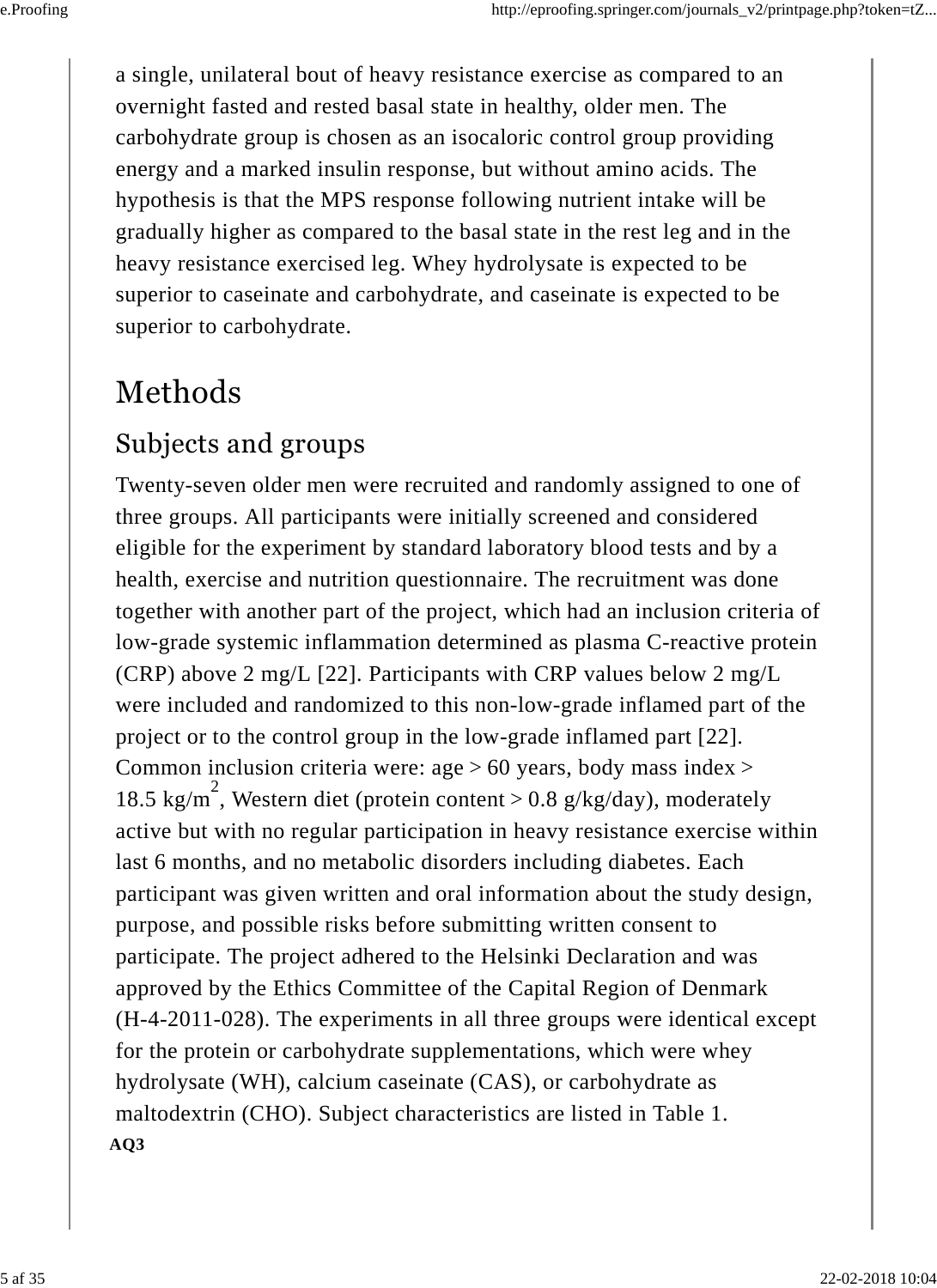#### **Table 1**

Subject characteristics

 $V$ alues are means  $\pm$  S**EWhey hydrolysate** re **Caseinate** (*N* one fabtohydrate (*N* repeated measure ANOVA. No significant differences were found between any of the groups

#### Pre-experiment tests

All participants were scanned by dual-energy X-ray absorbance (DXA, Lunar DPX-IQ; GE Healthcare, Chalfont St. Giles, UK) for determination of body soft tissue composition, which included determination of lean body mass (LBM). The exercise leg was randomly chosen so that equally many performed the exercise with the dominant leg as with the nondominant leg. The unilateral one repetition maximum (1RM) leg-extensor strength was determined in the leg extension machine (Technogym, Gambettola, Italy). This was done after a 5–10 min warm-up on a cycle ergometer, familiarization to the leg extension machine, and by gradually increasing the weight until the heaviest load that could be lifted once was reached.

### Experimental protocol

All participants were asked to refrain from any strenuous physical activity 3 days prior to the trial day, and, furthermore, to refrain from alcohol and caffeine intake 1 day prior to the trial day. Subjects fasted from 10 p.m. the day before and arrived by car to the laboratory. The experiments started at 7 or 8 a.m. Participants were placed in beds and had an antecubital catheter inserted into a vein in both arms. One catheter was used for infusion of L-[<sup>15</sup>N]phenylalanine (99% enriched, Cambridge Isotopes Laboratories, Tewksbury, MA) and the other for blood sampling. After collection of a background blood sample, the primed (8 µmol/kg LBM), continuous (8  $\mu$ mol/kgLBM/h) infusion of L-[<sup>15</sup>N]phenylalanine was initiated and maintained for 7.5 h. The primed, continuous infusion of the phenylalanine tracer was calculated to produce a tracer-to-tracee ratio (TTR) of around 10% at isotopic steady state in the muscle-free pool. Thereafter, blood samples were collected at  $-3, -2, -1, 0, 0.25, 0.5, 0.75, 1, 1.5, 2,$  and 3 h.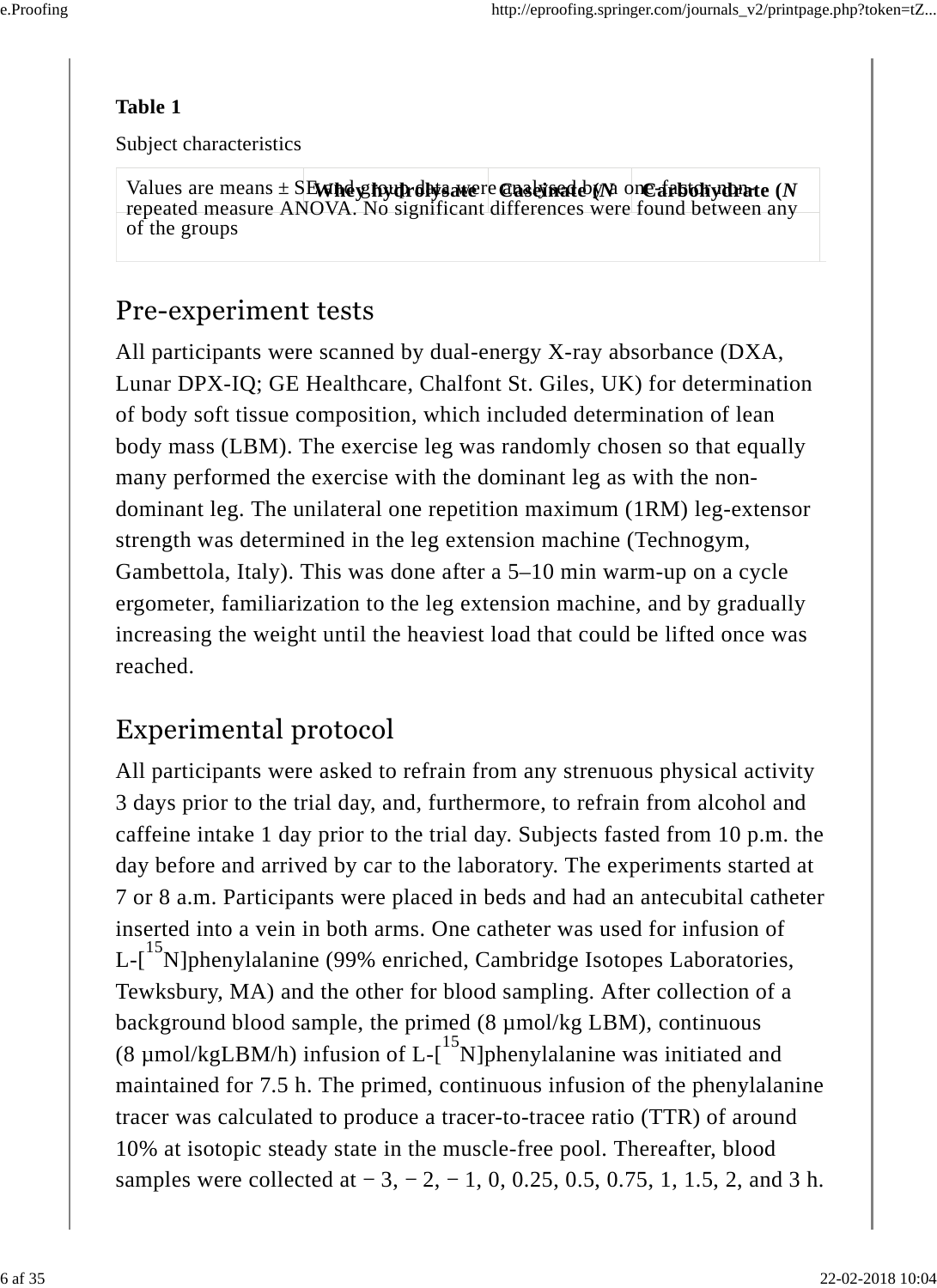M. vastus lateralis biopsies were obtained in the rested leg at  $-3$ , 0, and 3 h, and at 0 and 3 h in the exercise leg. The biopsies were taken in the mid-part of m. vastus lateralis with random proximal–distal location and approximately 4 cm apart with 4-mm Bergström needles (Stille, Stockholm, Sweden) with manual suction. Muscle biopsy samples were quickly washed free of blood on ice-cold saline swabs, cut free of visible connective tissue, frozen in liquid nitrogen, and stored at  $-80$  °C. 20 mg, muscle tissue was allocated to protein-bound phenylalanine enrichment measurements, another 10 mg was allocated to muscle-free phenylalanine enrichment measurements, and the remainder of the muscle tissue was allocated to the Western Blot analyses. The experimental protocol is illustrated in Fig. 1.

#### **Fig. 1**

The experiment protocol. All participants arrived at the laboratory in the morning after an overnight fast from 10 p.m.. Venous blood samples were collected prior to infusion of  $L$ - $\left[ {}^{15}N \right]$ phenylalanine and during the protocol as marked by x. Muscle biopsies were obtained in each leg at time points marked by B. A single bout of unilateral heavy resistance exercise (leg extension) was conducted from  $-1$  h and consisted of ten sets of eight repetitions at a predetermined load corresponding to 70% of 1 repetition maximum with duration of approximately 45 min. The study drink was given at time point 0 h, and consisted of milk proteins (whey hydrolysate, WH or caseinate, CAS) or carbohydrate (CHO) in amounts adjusted to 0.45 g per kilo soft tissue lean body mass of each participant. The specific trial proteins were PEPTIGEN® IF-3090 (WH) and MIPRODAN<sup>®</sup> 40 (CAS), and the CHO was maltodextrin. This study protocol provides a 3-h basal state, a 3-h fed-rest state, and a 3-h fed-exercise state for measurements of myofibrillar protein fractional synthesis rates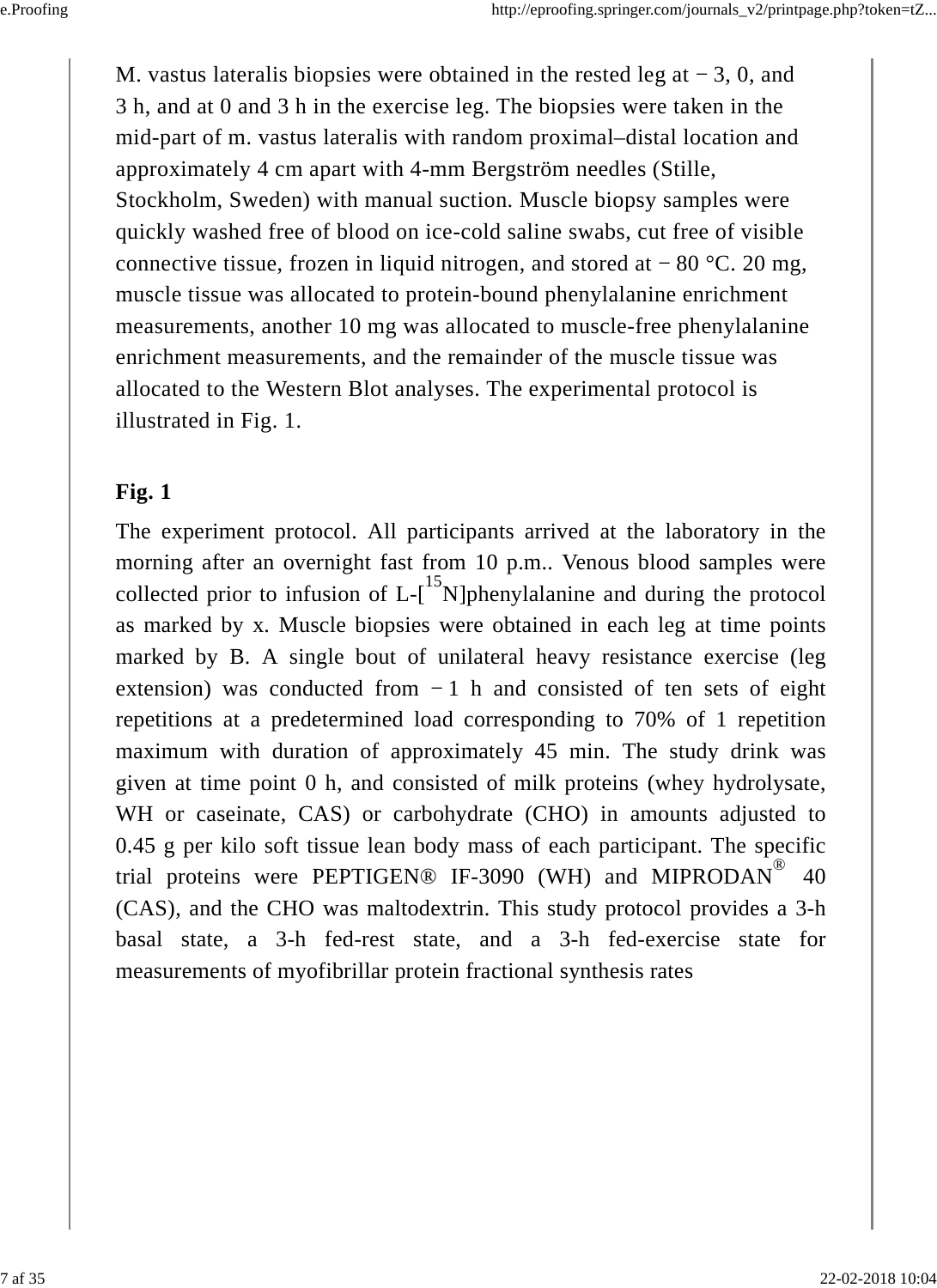

### Unilateral exercise protocol

A single, unilateral heavy resistance exercise bout was started at − 1 h according to the study protocol and took approximately 45 min. The exercise was leg extension in the leg extension machine (Technogym). The exercise protocol consisted of ten sets with eight repetitions at a predetermined load of 70% of 1RM with 2 min of rest between each set. Each repetition was performed with approximately a 1 s concentric and a 2 s eccentric phase with no muscle rest between the eight repetitions.

#### Protein and carbohydrate supplementations

The milk protein and carbohydrate supplementation drinks were ingested at 0 h after the exercise bout was completed. The supplements were isoenergetic and contained 0.45 g of milk protein or carbohydrate per kg lean body mass (LBM). The whey hydrolysate was PEPTIGEN<sup>®</sup> IF-3090 (Arla Foods Ingredients P/S, Viby J., Denmark), the calcium caseinate was MIPRODAN<sup>®</sup> 40 (Arla Foods amba, Viby J., Denmark), and the carbohydrate was in the form of maltodextrin. The amino acid compositions of the two different types of milk protein are listed in Table 2. All supplements were dissolved in 300 mL of water and ingested within 5 min. Free L- $\left[ \begin{array}{c} 15 \\ 1 \end{array} \right]$  min. Free L- $\left[ \begin{array}{c} 15 \\ 1 \end{array} \right]$  min below was added to the whey hydrolysate drink in WH trials to minimize tracer dilution from the rapid endogenous phenylalanine uptake following intake, and in CAS trials the infusion rate of  $L$ - $\left[ {}^{15}N \right]$ phenylalanine was increased from 8 to 12 µmol/kg LBM/h in the 3-h post caseinate intake period also to minimize tracer dilution from the more moderate but prolonged endogenous phenylalanine uptake.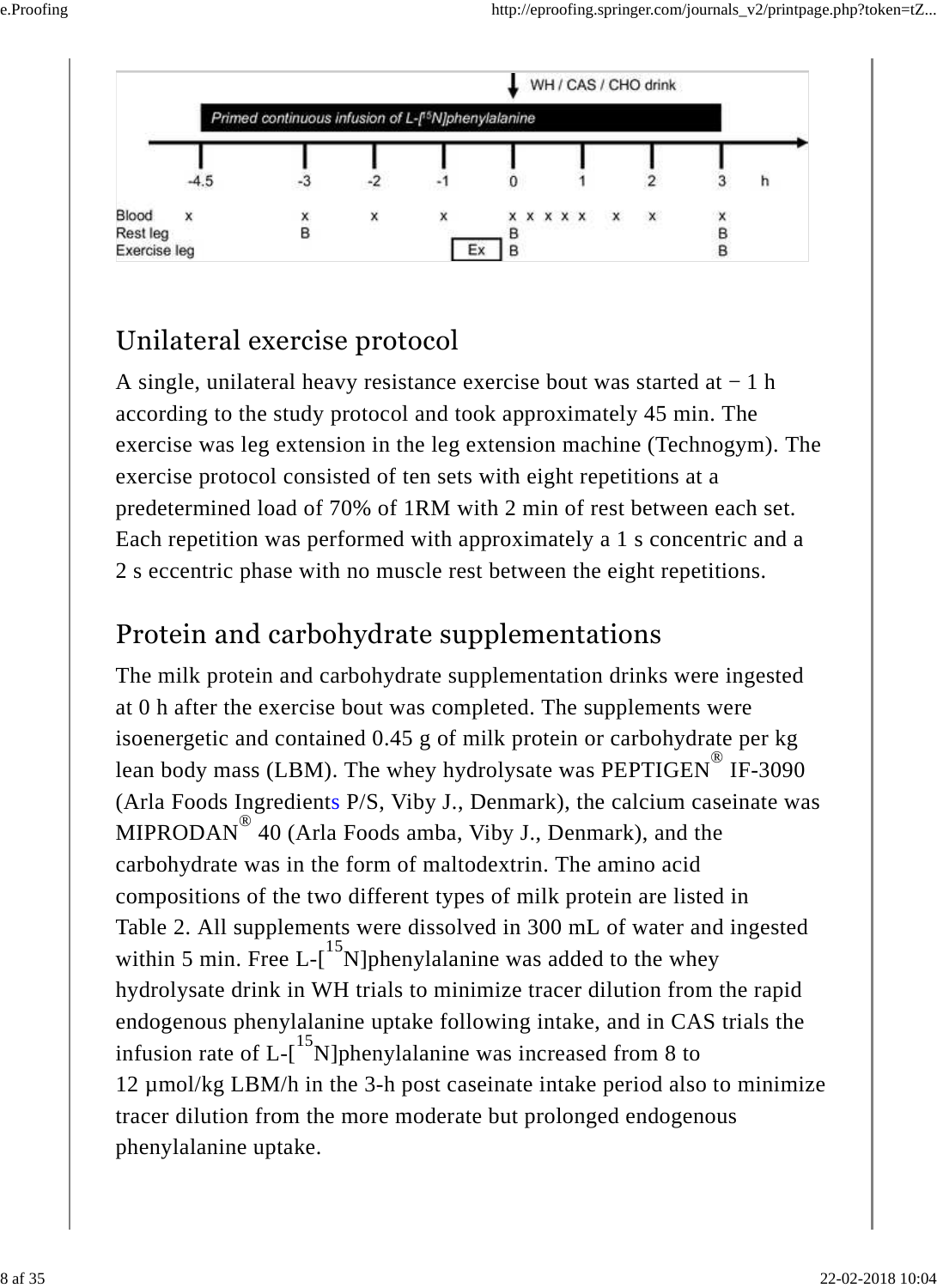#### **Table 2**

Milk protein amino acid compositions

**Tepical amino acid by Arla Foods Nhere light and Arla Caseinate** ba

*BCAA* branched-chain amino acid; *TAA* total amino acid

### Venous plasma analyses

Insulin concentration was analysed by commercially available enzymelinked immunosorbent assay kits (cat. no. K6219; Dako Denmark A/S, Glostrup, Denmark) with an intra-assay  $CV \le 7.5\%$  and an inter-assay CV  $< 10\%$ .

Venous phenylalanine enrichment and phenylalanine and leucine concentration were analysed with the use of 200 µL plasma-added known amounts of [ring- ${}^{13}C_6$ ]phenylalanine and [U- ${}^{13}C_6$ ]leucine as internal standards (Cambridge Isotope Laboratories). Derivatives were separated by gas chromatography and measured on a triple-stage quadrupole-mass spectrometer (GC-MS/MS; TSQ Quantum, Thermo Scientific, San Jose, CA). Details of the analysis protocol have been described elsewhere [24, 25]. 6 13 6

### Muscle tissue analyses

10 mg of muscle tissue was used for measurement of muscle-free  $\int_0^{15}$ N]phenylalanine enrichment. The muscle tissue was homogenized in 2% perchloric acid and centrifuged at 1615 g for 10 min where after the supernatant was collected. This homogenization procedure was repeated twice on the pellet. The muscle-free amino acids in the supernatant were purified on cation exchange resin columns (AG 50W-X8 resin; Bio-Rad Laboratories, Hercules, CA) and derivatized and analysed by GC-MS/MS as described above for the venous plasma  $\left[1\right]^{15}$ N]phenylalanine enrichment measurements.

20 mg of muscle tissue was used for measurement of  $\binom{15}{1}$ N]phenylalanine incorporation in myofibrillar proteins. The muscle tissue was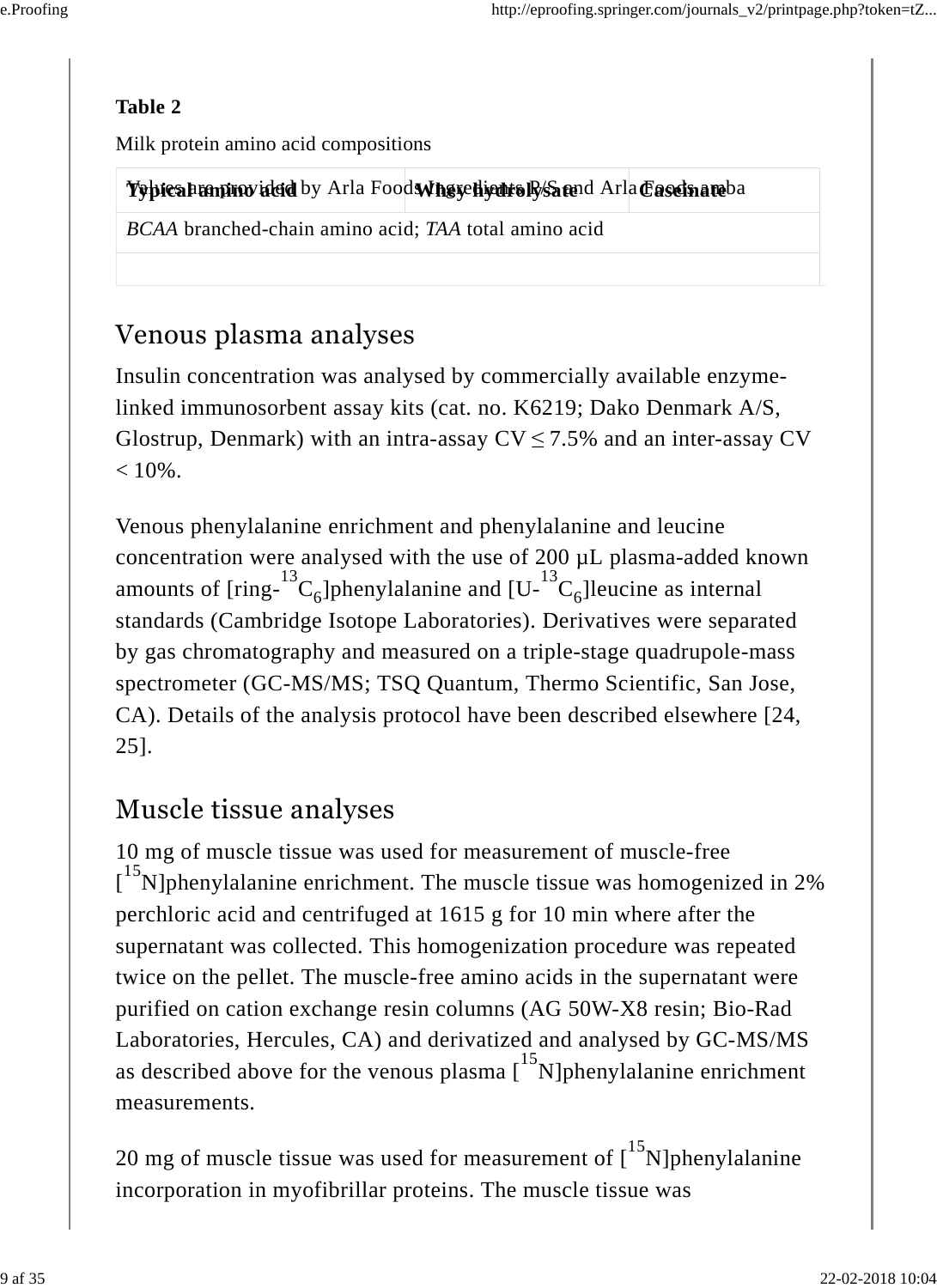homogenized, myofibrillar proteins isolated and hydrolysed, liberated amino acids purified, and *N*-acetyl *n*-propyl (NAP) derivatized as previously described [26]. Finally,  $\int_{0}^{15} N$ ]phenylalanine myofibrillar protein-bound enrichment was measured by gas chromatography– combustion–isotope ratio mass spectrometer (GC-C-IRMS; Delta Plus XL; Thermo Finnigan, Bremen, Germany) with the use of a CP-Sil 19 CB capillary column (60 m  $\times$  ID 0.25 mm, coating 1.5 µm; ChromPack; Varian, Palo Alto, CA). Carbon monoxide (CO) was trapped in the column between analyte combustion and the IRMS inlet with the use of liquid nitrogen to avoid CO interference on mass 28 since CO and  ${}^{14}N_2$  both have mass 28. 2

The phosphorylated p70S6K (Thr389)/total p70S6K ratio was measured by Western Blot technique. Muscle tissue samples were homogenized under liquid nitrogen and solubilized in SDS sample buffer (2.5% SDS, 10% glycerol, 50 mM of Tris–HCl (pH 6.8), 10 mM of dithioerythritol, 10 mM of β-glycerophosphate, 10 mM of NaF, 0.1 mM of sodium orthovanadate, and SIGMAFASTTM protease inhibitor cocktail (Sigma–Aldrich Denmark, Copenhagen, Denmark)). A total of 50 µg of protein per lane was separated on Criterion 10% gels (Bio-Rad Laboratories) and blotted to PVDF membranes. Equal loading and transfer was verified by amidoblack staining. Membranes were blocked with 5% dry milk in tris-buffered saline (TBS) with 0.1% Tween 20. Primary antibodies (Phospho-p70S6K (Thr389, #9234) and p70S6K (#9202) from Cell Signaling Technology, Danvers, MA) and HRP-coupled secondary antibody (Dako) were applied in 5% dry milk in TBS. Membrane-bound antibody was visualized using the Chemiluminescence Detection Kit for HRP (Biological Industries, Cromwell, CT) and the Fusion FX5 Chemiluminescence imaging system (Vilber Lourmat, Eberhardzell, Germany). Obtained images were quantified using the associated Bio-1D software (Vilber Lourmat). Each gel included samples belonging to all experimental groups, and to normalize for differences between incubation efficiency and exposure time among membranes, the intensity of individual bands representing phosphorylated or total p70S6K were set relative to the total sum of band intensities representing phosphorylated or total p70S6K on the membrane. Finally, the intensity of a sample from the control group was arbitrarily set to 1 and the remaining samples expressed accordingly. Due to the need of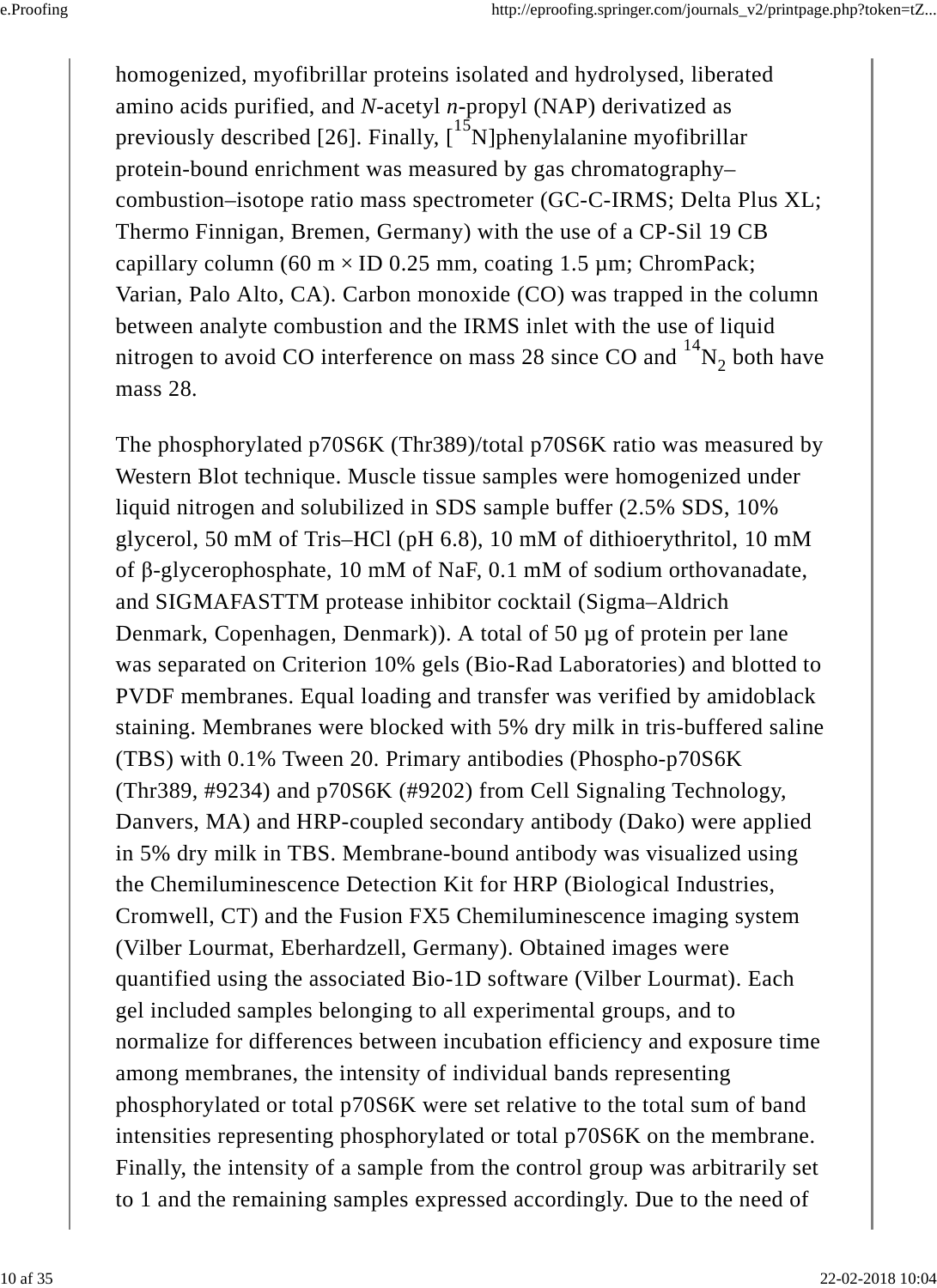sufficient muscle tissue material, only a subset of participants could be analysed for p70S6K (WH,  $N = 4$ ; CAS,  $N = 5$ ; CHO,  $N = 4$ ) as some muscle biopsies were too small for both tracer and Western Blot analyses.

### Calculations

Myofibrillar protein FSR was calculated on the basis of  $\int_0^{15} N$ ]phenylalanine incorporation as FSR (%/h) =  $((E_{n2} - E_{n1})/(E_{precurser} \times$  $(T_2 - T_1)$ ) × 100, where  $E_{p2} - E_{p1}$  is the myofibrillar protein-bound phenylalanine enrichment difference between two biopsies,  $E_{\text{precurso}}$  is the weighted mean venous plasma, [<sup>13</sup>N]phenylalanine enrichment in the specific FSR period, and  $T_2 - T_1$  is the time in h between two biopsies [27]. In the exercise leg FSR calculations, the precursor weighted mean venous plasma phenylalanine enrichment was adjusted by the muscle-free phenylalanine difference ratio between the rest and exercise leg.  $p2 - E_{p1}$ / $\left| \right|$  precursor precursor <sup>15</sup>

#### **Statistics**

Subject characteristics and delta FSR values were compared with onefactor non-repeated ANOVA. All other measurements were compared by two-factor (group-factor: non-repeated, time-factor: repeated) ANOVA. In case of main significant effects, Student–Newman–Keuls post hoc tests were performed. Western blot data on p70S6K activation were logtransformed before statistical analyses to avoid skewed data, and results are presented as geometric means  $\pm$  back-transformed SE. All other values are means  $\pm$  SE, and the specific *P* values are displayed in the figure legends. Statistical significance was set at *P* < 0.05, and all statistical analyses were carried out using SigmaPlot 12.3 (Systat Software Inc., San Jose, CA).

## Results

#### Subject characteristics

Subject characteristics are displayed in Table 1. There were no differences between the three groups in any parameters, which include age, body stature, body composition, muscle strength, and blood cholesterol and CRP levels.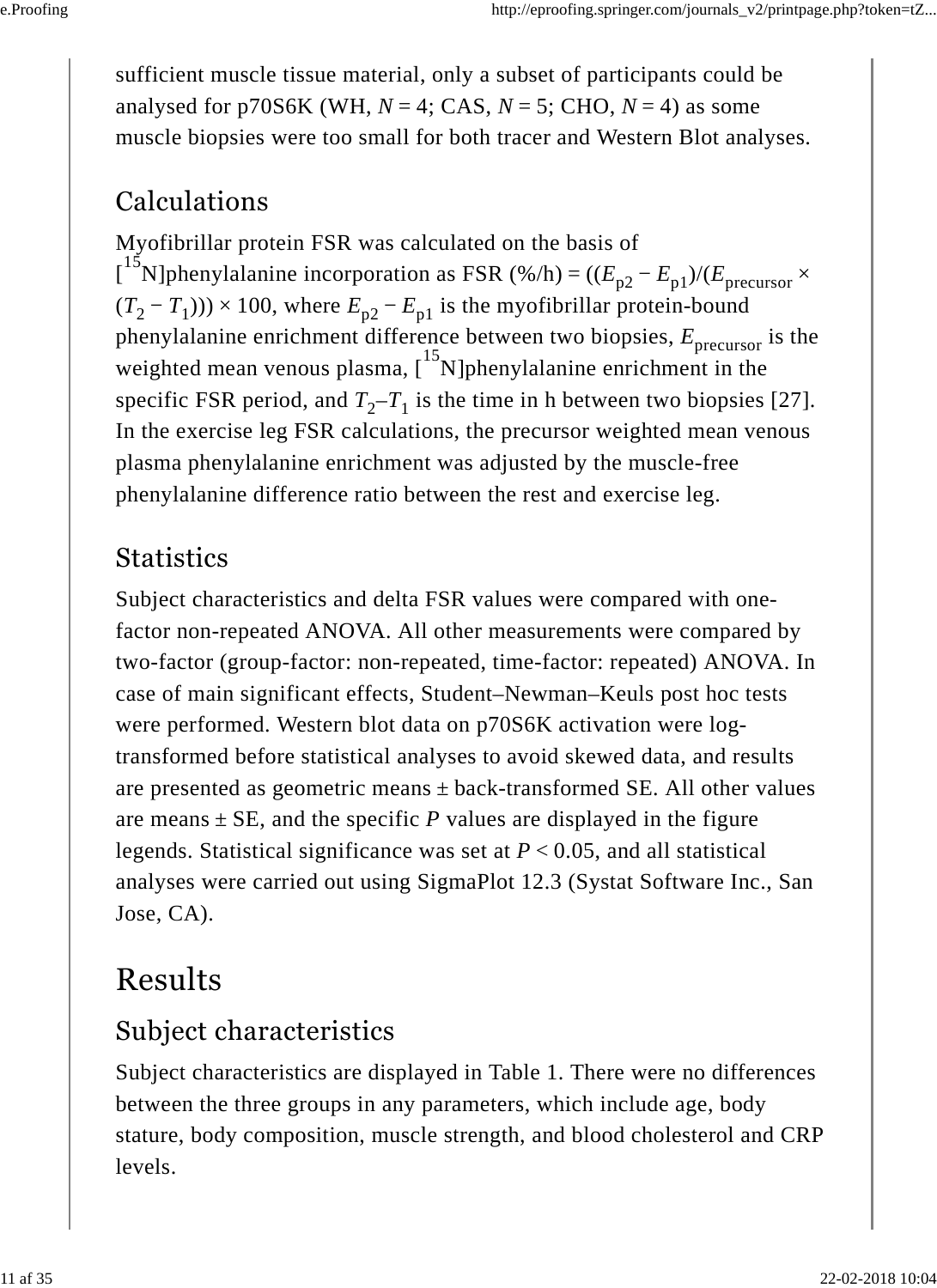#### Venous plasma insulin concentration

Venous plasma insulin concentrations showed a significant interaction after the study drink intake and were significantly increased from 15 min to 1 h in CHO and WH, but not in CAS (Fig. 2). At time point 15 min the insulin concentration in CHO and WH was significantly higher as compared to CAS. At time point 30 and 45 min the insulin concentration was significantly different between all three groups, so that CHO had higher concentration as compared to WH and CAS, and also WH had higher concentration as compared to CAS. At time point 1 h the insulin concentration was significantly higher in CHO only as compared to CAS.

#### **Fig. 2**

Mean  $(\pm SE)$  venous plasma insulin concentrations at fasted and rested state (− 1 h), fasted but after exercise (0 h), and following intake of whey hydrolysate (WH), caseinate (CAS), or carbohydrate (CHO) drinks. Data were analysed with a two-factor ANOVA (group non-repeated, time repeated) and the Student–Newman–Keuls post tests. Interaction was observed  $(P < 0.001)$ , and post tests revealed: \*within WH and CHO 15 min to 1 h higher than all other time points  $(P < 0.05)$ ; a—WH and CHO higher than CAS ( $P < 0.05$ ); b—all groups are different ( $P < 0.05$ ); c—CHO higher than CAS ( $P < 0.05$ )

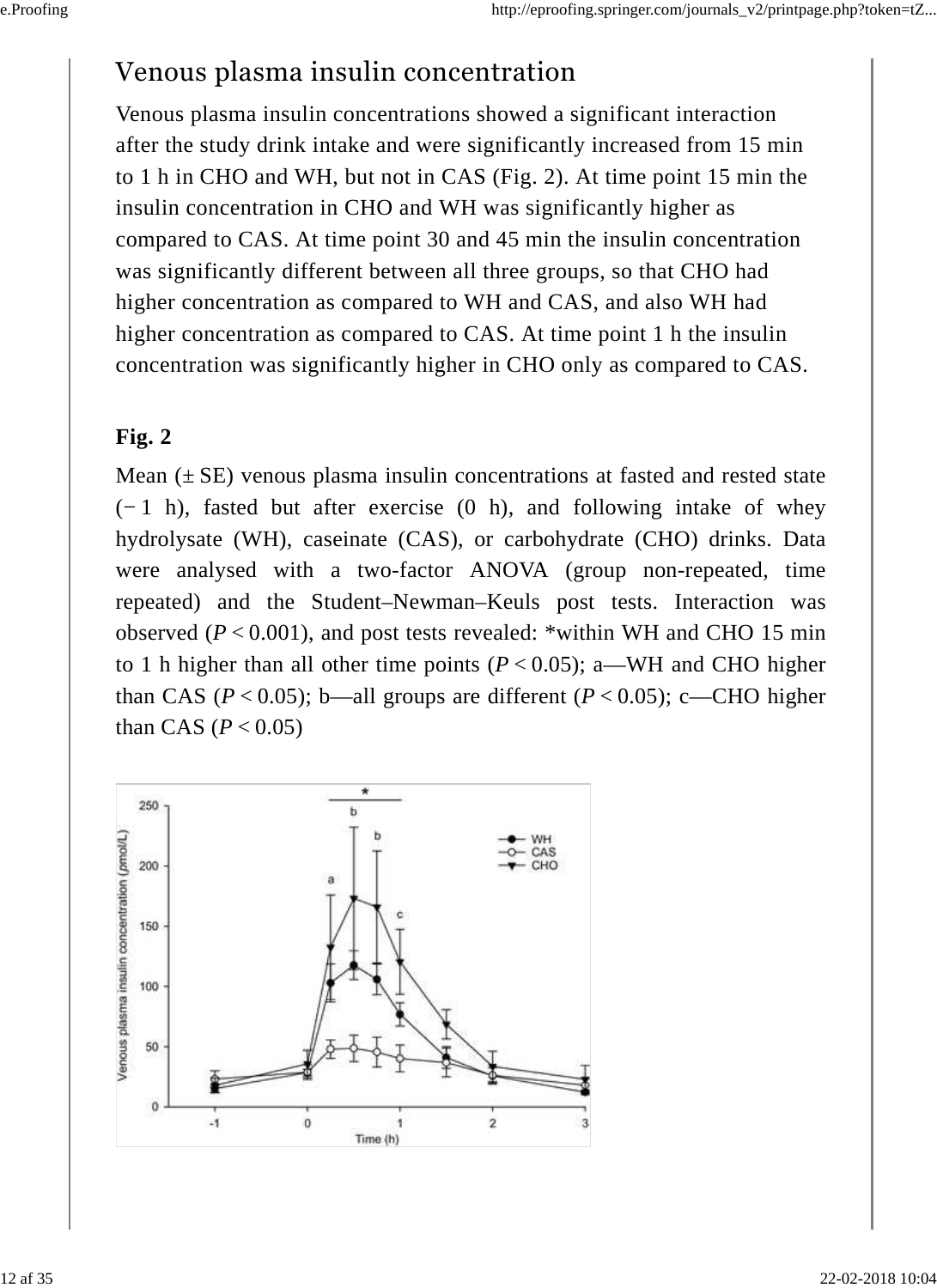#### Venous plasma phenylalanine enrichment and phenylalanine and leucine concentration

Venous plasma  $\left[15N\right]$ phenylalanine enrichment was in steady state in the tracer incorporation period for FSR measurements in all three groups (Fig. 3a). Venous plasma phenylalanine and leucine concentration showed a significant interaction after intake of the study drinks and were significantly increased in WH and CAS (Fig. 3b-c). For phenylalanine concentration, the significant increase was transient from 15 min to 1.5 h in WH and prolonged from 30 min to 3 h in CAS, WH was significantly higher than CAS at 15 min, and CAS was significantly higher than WH at 2 and 3 h. For leucine concentration, the significant increase was evident in both WH and CAS from 15 min to 3 h, and WH was significantly higher than CAS from 15 min to 1.5 h. No significant amino acid concentration increase was observed after intake in CHO.

#### **Fig. 3**

Mean  $(\pm SE)$  venous plasma  $\begin{bmatrix} 15 \\ 15 \end{bmatrix}$  phenylalanine enrichment (a), phenylalanine concentration (**b**), and leucine concentration (**c**) at fasted and rested state (− 3 h), fasted but after exercise (0 h), and following intake of whey hydrolysate (WH), caseinate (CAS), or carbohydrate (CHO) drinks. Data were analysed with a two-factor ANOVA (group non-repeated, time repeated) and the Student–Newman–Keuls post tests. Phenylalanine enrichments showed no differences. Phenylalanine and leucine concentrations showed interaction  $(P < 0.001)$ , and post tests revealed: \*time points within WH higher than 0 h, and  $\overline{f}$  time points within CAS higher than 0 h (both *P* < 0.05); **a** WH higher than CAS and CHO, **b** WH and CAS higher than CHO, **c** CAS higher than WH and CHO, and **d** all groups are different (all  $P < 0.05$ )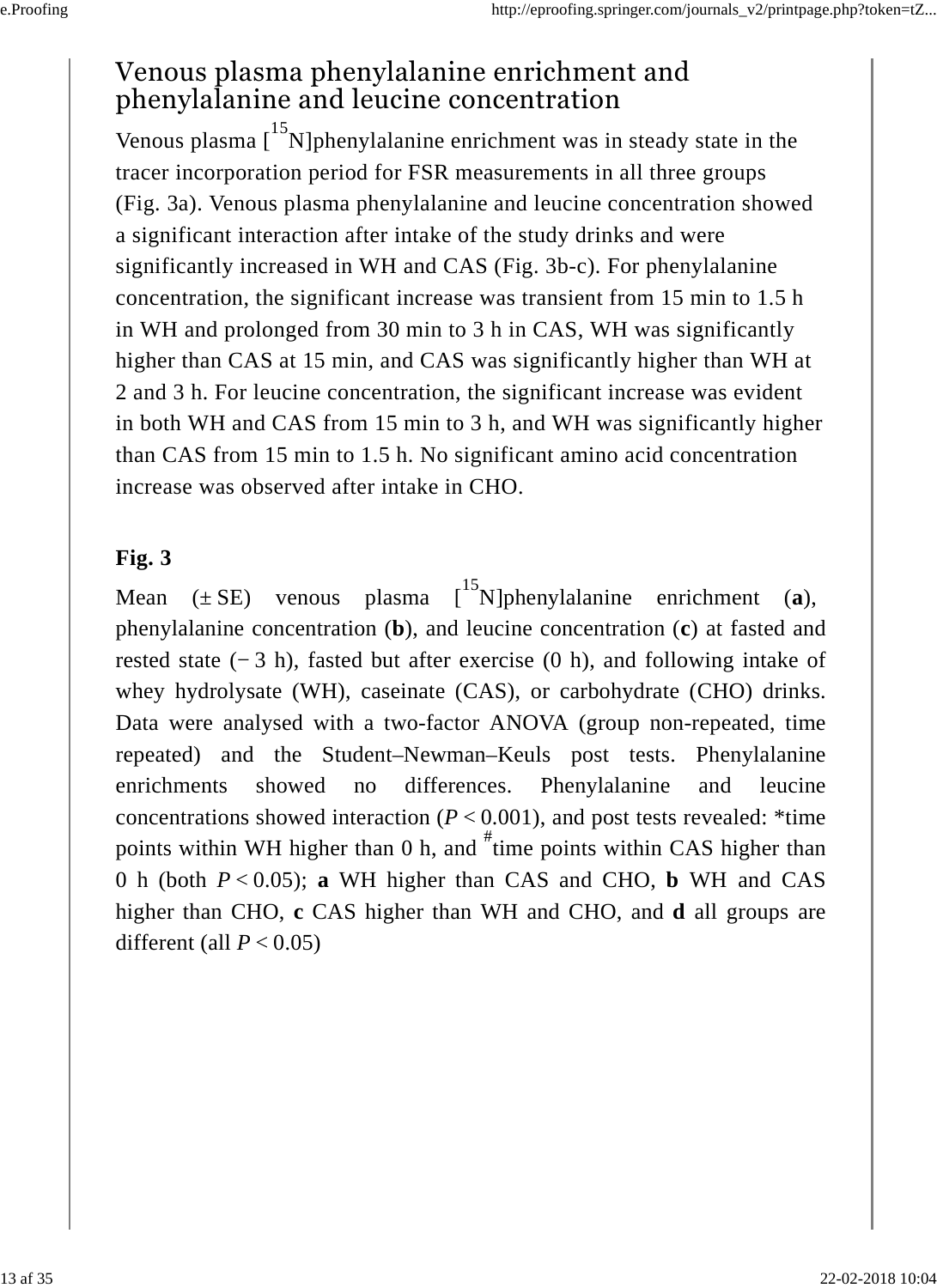

Muscle tissue-free phenylalanine enrichment Muscle tissue-free  $\left[15\text{N}\right]$ phenylalanine enrichments are displayed in Fig. 4.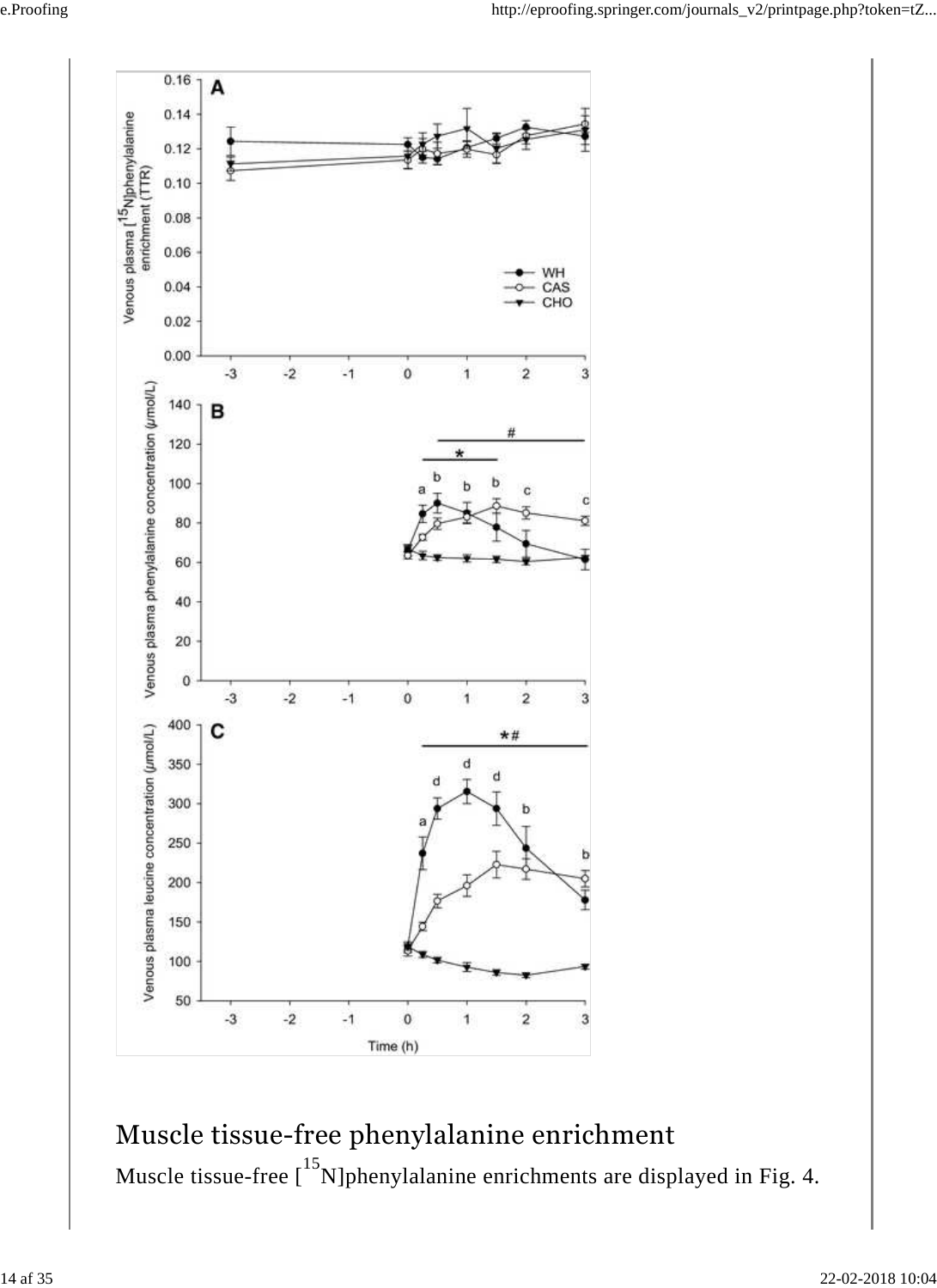The enrichment was clearly higher in the exercised leg as compared to the rest leg immediately after exercise at 0 h, and this difference was not evident in CAS and CHO at 3 h. The mean enrichment ratio in the postprandial and post exercise period (exercise leg/rest leg 0–3 h) was used to adjust the weighted mean venous plasma  $\int_{0}^{15} N$ ]phenylalanine enrichment.

#### **Fig. 4**

Mean ( $\pm$  SE) muscle-free  $\int_{0}^{15} N$ ]phenylalanine enrichments for whey hydrolysate (**a**), caseinate (**b**), and carbohydrate (**c**) in rest and exercise legs



#### Muscle protein synthesis

Myofibrillar protein FSR revealed a significant effect of the study drink intake alone (fed rest) and of the study drink intake and heavy resistance exercise (fed exercise) as compared to the basal-fasted rest state (Fig. 5). There was no significant difference between the fed-rest- and fed-exercise states, and, furthermore, no significant differences were observed between the three groups in any state. The individual myofibrillar FSR response values are displayed in Fig. 6. Within the fed-rest- and fed-exercise states, one-factor ANOVA tests revealed no significant differences between the three groups. The 27 basal myofibrillar FSR values did not correlate to any of the subject characteristics listed in Table 1 except a weak correlation with age (Supplementary Fig. 1). The fed-rest state and fed-exercised state responses did correlate  $(P < 0.01, r^2 = 0.26$ , Supplementary Fig. 2).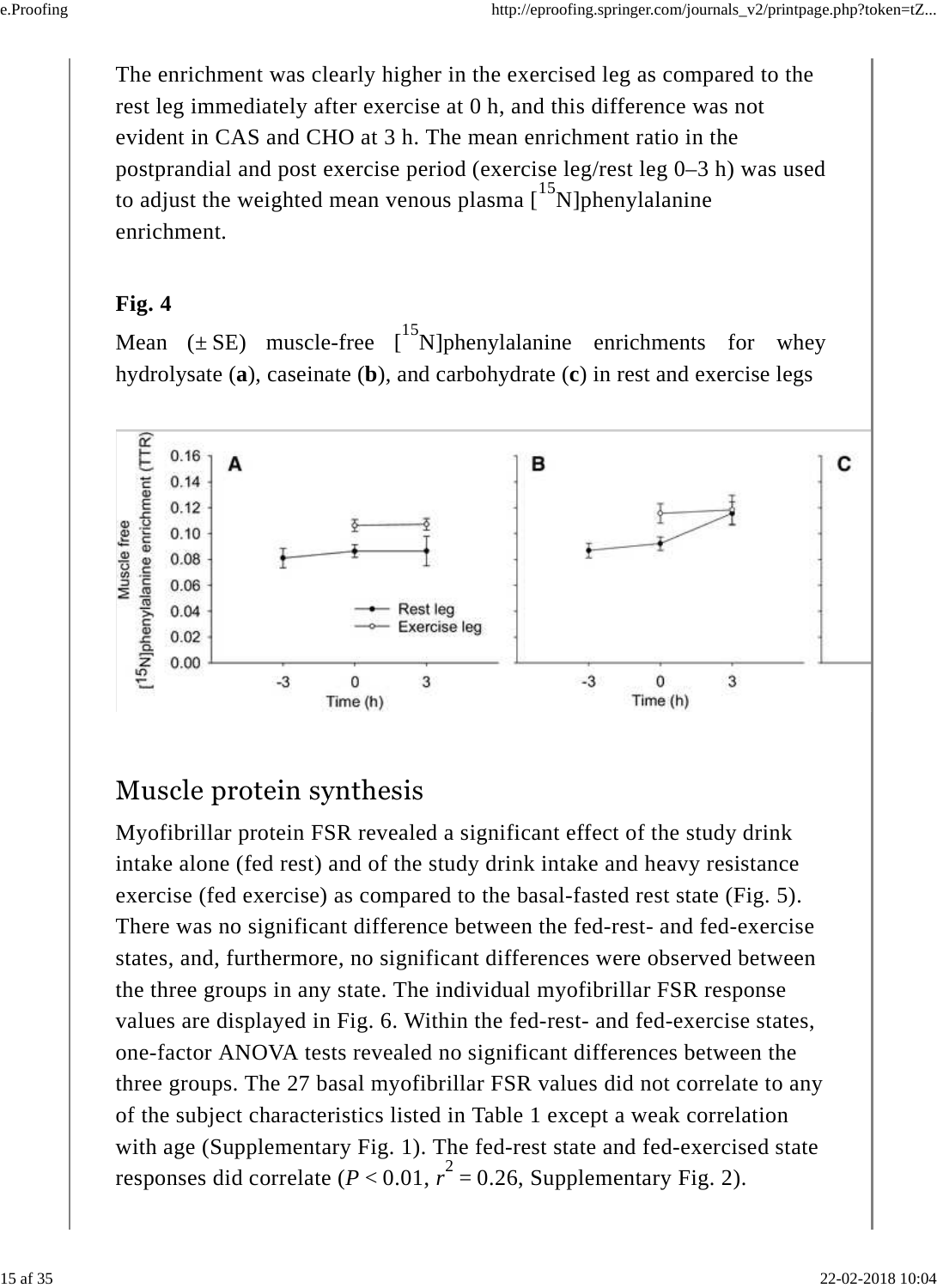#### **Fig. 5**

Mean  $(\pm SE)$  myofibrillar protein fractional synthesis rates (FSR) with mean plasma [<sup>15</sup>N]phenylalanine enrichment corrected for leg state-dependent muscle-free  $\begin{bmatrix} 15 \\ 15 \end{bmatrix}$  phenylalanine enrichment as precursor in whey hydrolysate (WH), caseinate (CAS), and carbohydrate (CHO) groups. Data were analysed with a two-factor ANOVA (group non-repeated, state repeated) and the Student–Newman–Keuls post tests. Effect of state was observed  $(P < 0.001)$ , and post tests revealed: \*fed-rest- and fed-exercise states were higher than basal  $(P < 0.001)$ . No group differences were observed



#### **Fig. 6**

Delta (fed-rest—basal and fed-exercise—basal) mean  $(\pm SE)$  and individual values of myofibrillar protein fractional synthesis rates (FSR) with mean plasma [<sup>15</sup>N]phenylalanine enrichment corrected for leg state-dependent muscle-free [<sup>15</sup>N]phenylalanine enrichment as precursor in whey hydrolysate (WH), caseinate (CAS), and carbohydrate (CHO) groups. Delta data were analysed with a one-factor ANOVA (group non-repeated) within each state. No group differences were observed (fed rest  $P = 0.268$ ; fed exercise  $P = 0.102$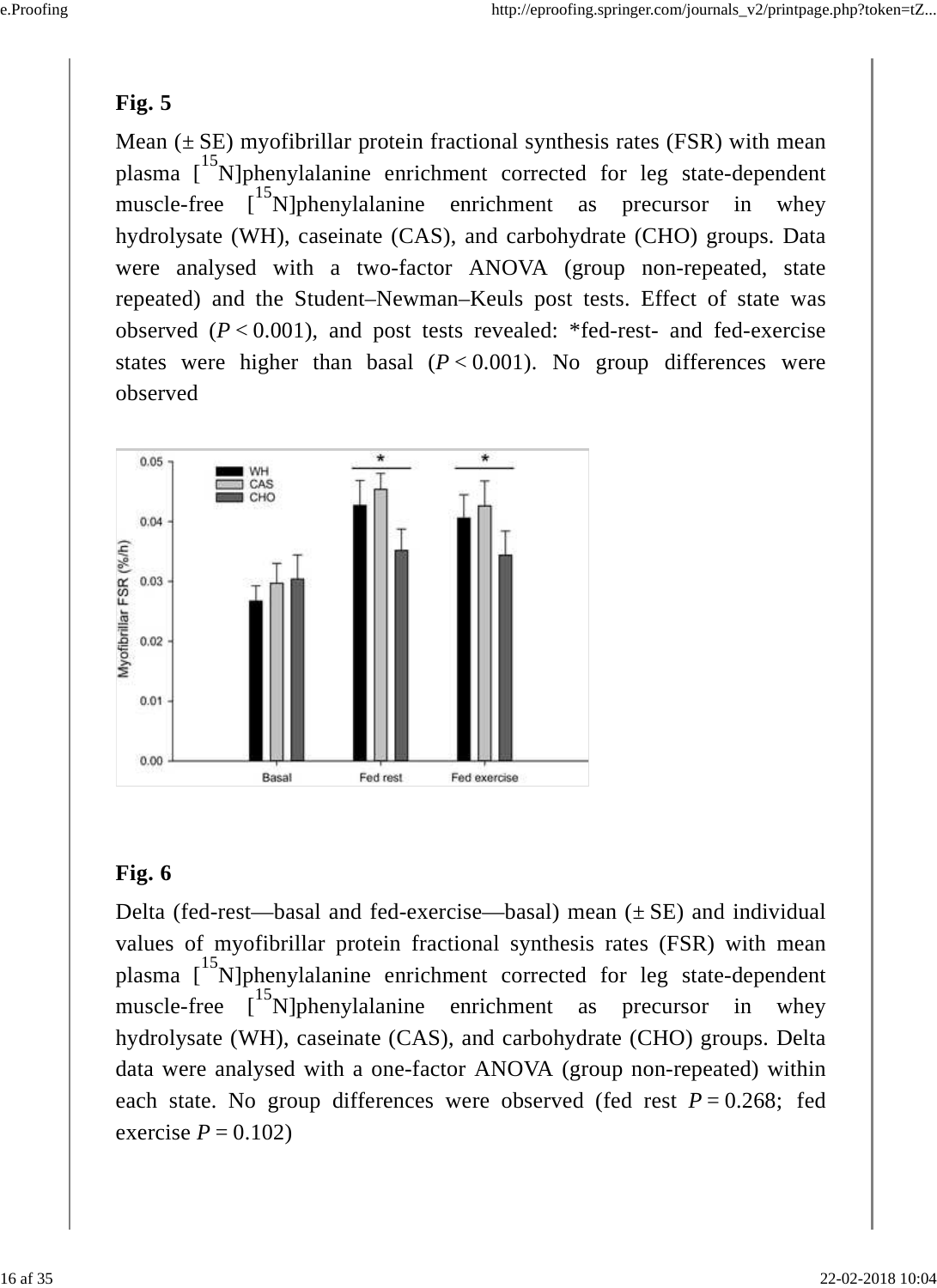

#### Muscle protein synthesis signalling

The phosphorylated p70S6K (Thr389)/total p70S6K ratios expressed as fold changes in the fed-rest and fed-exercise states from the fasted rest biopsy time point 0 h in the rest leg are presented in Fig. 7. There was no significant interaction or main effects of state or group.

#### **Fig. 7**

Muscle protein synthesis signalling, phosphorylated 70-kDa ribosomal protein S6 kinase (p70S6K) phosphorylation Thr389/total p70S6K. Values are presented for the fed-rest and fed-exercise states muscle biopsy time point 3 h as fold changes to fasted rest state time point 0 h as geometric means  $\pm$  back-transformed SE in whey hydrolysate (WH), caseinate (CAS), and carbohydrate (CHO) groups. No interaction and no effects of state or group were detected. Due to limited muscle tissue, only a subset of participants could be included in Western Blot analysis of p70S6K (WH, *N*  $= 4$ ; CAS, *N* = 5; CHO, *N* = 4)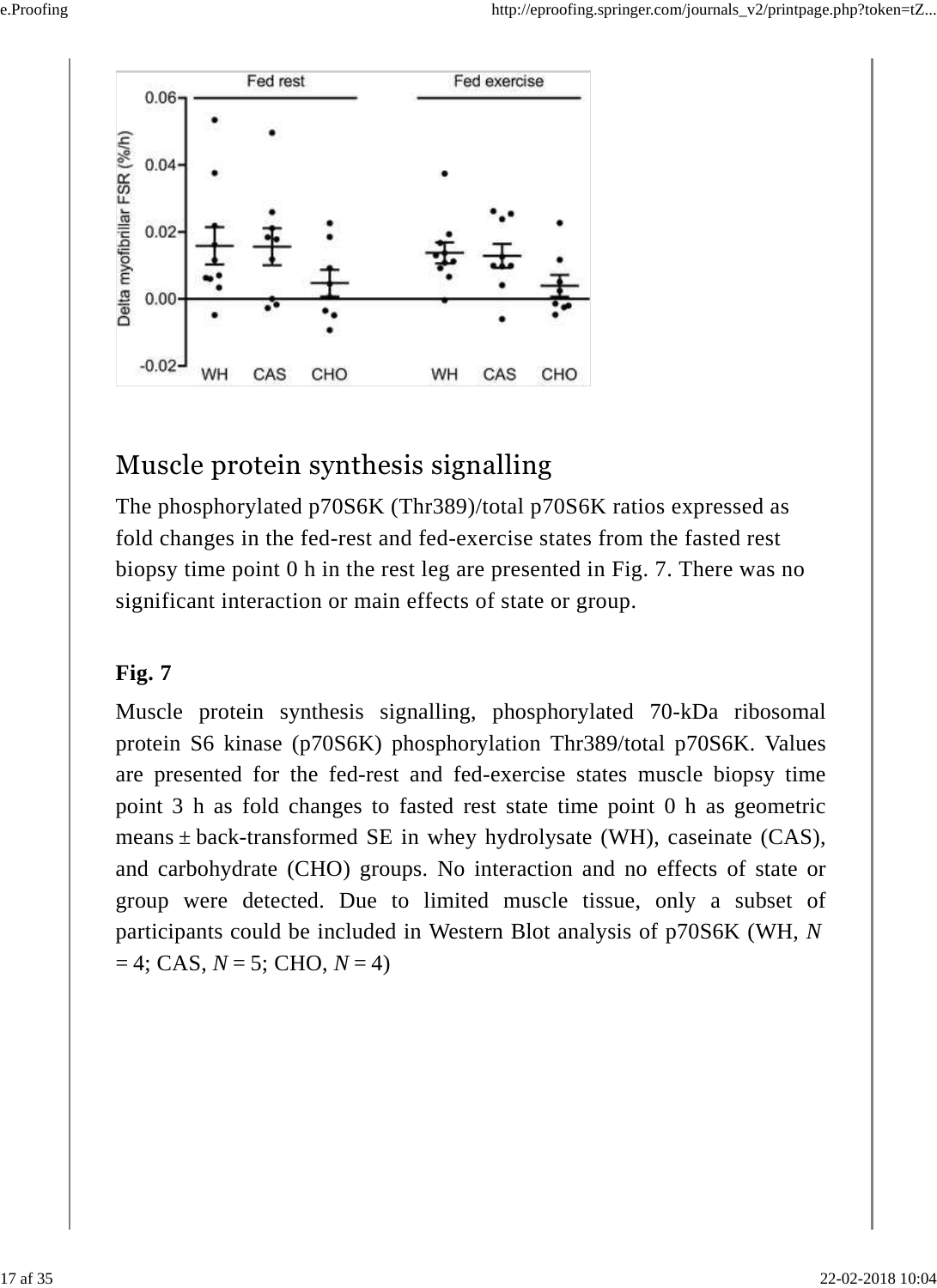

### Discussion

The present study compared the impact of different postprandial hyperaminoacidemia patterns on the resting and post-exercise MPS response in aging skeletal muscle. The main findings were that energy intake with or without hyperaminoacidemia induced a similar increase in MPS rate and with no additional effect of a single, unilateral bout of heavy resistance exercise when measured 0–3 h after exercise.

### Hyperaminoacidemia pattern

In a recent review, Reidy and Rasmussen [28] concluded that protein intake results in a superior stimulatory effect on young adult MPS as compared to carbohydrate, although they noted that also in the younger muscle the effect size of protein supplementation when compared to a carbohydrate control was small and with high variability [28]. The present finding of an even stimulatory effect of hyperaminoacidemia and hyperinsulinemia on myofibrillar protein synthesis rate supports the existence of an impaired responsiveness to hyperaminoacidemia in the ageing muscle. Furthermore, the pattern of the postprandial hyperaminoacidemia was markedly different between the two protein types during the 3-h period, but it had no impact on the response in the ageing muscle. When measured over a 6-h postprandial period, Koopman and colleagues could not detect any significant change in the MPS response after provision of intact vs. hydrolysed casein to older men despite marked differences in amino acid delivery pattern [29]. Similarly, over a 5-h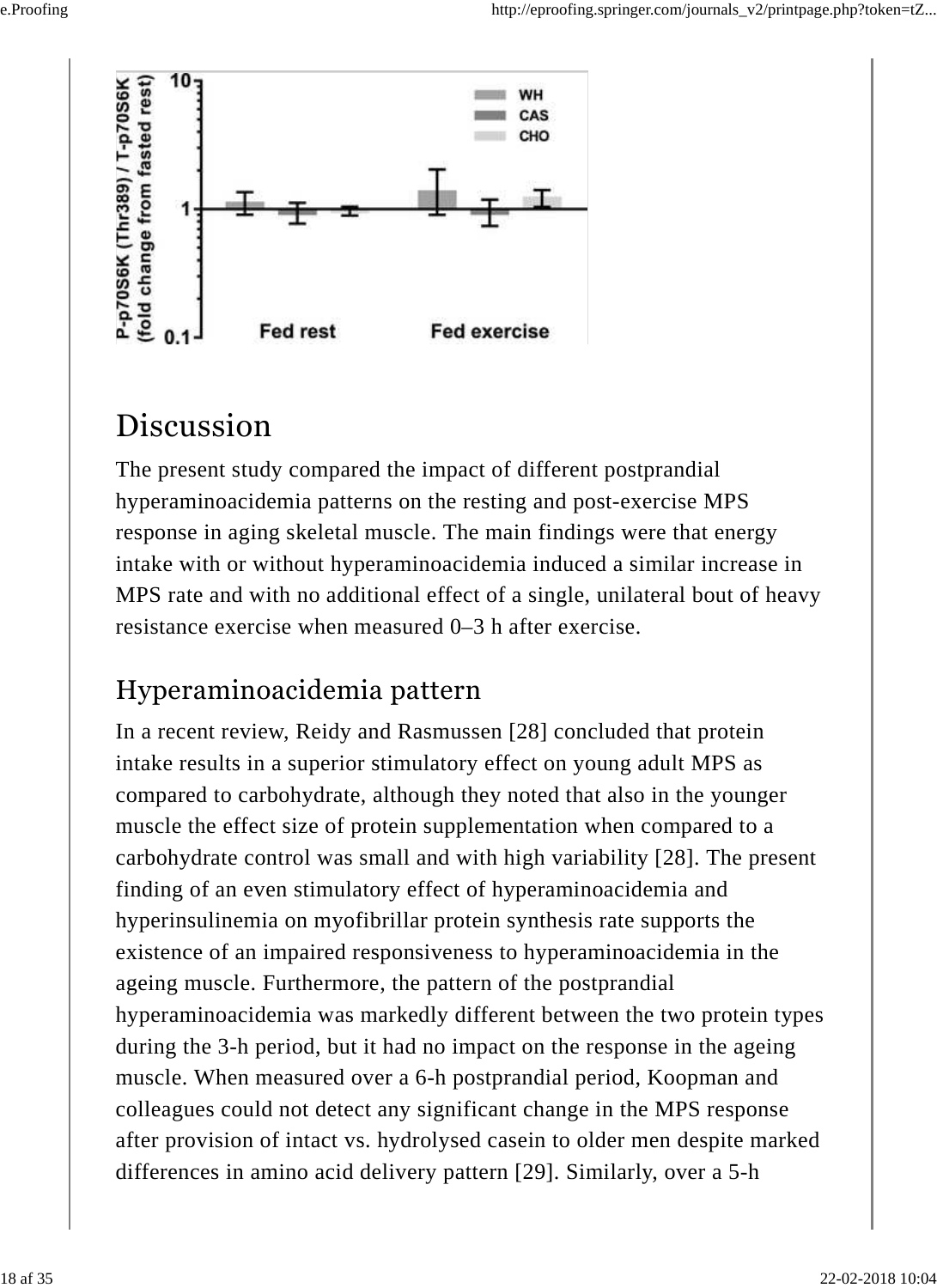postprandial period, Dideriksen and colleagues showed no differences on the myofibrillar protein FSR in older men when changing timing (caseinate either before or after a session of resistance exercise), or type (caseinate or whey protein after exercise) [18]. An even MPS response over such extended (5–6 h) postprandial periods are in accordance with findings in young people, where the tendency is that acute differences between whey and caseinate are averaged due to the fluctuating nature of hyperaminoacidemia [26]. In the present study, we measured the acute 3-h postprandial response only. Evidence to support that older muscle is insensitive to amino acid delivery profile was shown in a study by Mitchell and colleagues in which essential amino acids were provided either in one bolus (15 g) or in four 3.75 g pulses every 45th minute to mimic different protein digestibility and amino acid appearance patterns [20]. They divided the 4-h postprandial period into several shorter intervals of MPS but found no impact of amino acid provision pattern despite marked differences on intramuscular signalling favouring the large-bolus intake [20]. Similarly, Agergaard et al. supplemented older men with whey protein either in a large bolus or in repeated smaller pulses over a prolonged period [23]. Of special interest for the current study, neither any impact of delivery profile—nor amount (total of 28 g whey in bolus vs. 12 g whey in pulse) was found on the myofibrillar protein FSR during the initial 3-h period in the older men [23]. Over several hours (7 and 10 h), no differences in MPS were apparent between protein provision strategies and hyperaminoacidemia pattern [23], which is in contrast to the finding in skeletal muscle of young men [30]. In summary, results suggest that the pattern of hyperaminoacidemia and hence, protein digestibility is not a major determinant for the postprandial stimulation of MPS in older adults.

#### Hyperinsulinemia pattern and effect of carbohydrate

While we and others previously have used a control group ingesting nothing or just water [18, 26, 31, 32, 33], or only comparing different protein sources [15, 16, 34, 35, 36], we here applied an isocaloric carbohydrate comparison. The impact of carbohydrate (glucose) intake and insulin secretion on muscle protein turnover rates remains rather unexplored. In rats, a 12-h fasting-induced reduction in resting MPS rate was restored to fed-state rates by insulin infusion [37], and intake of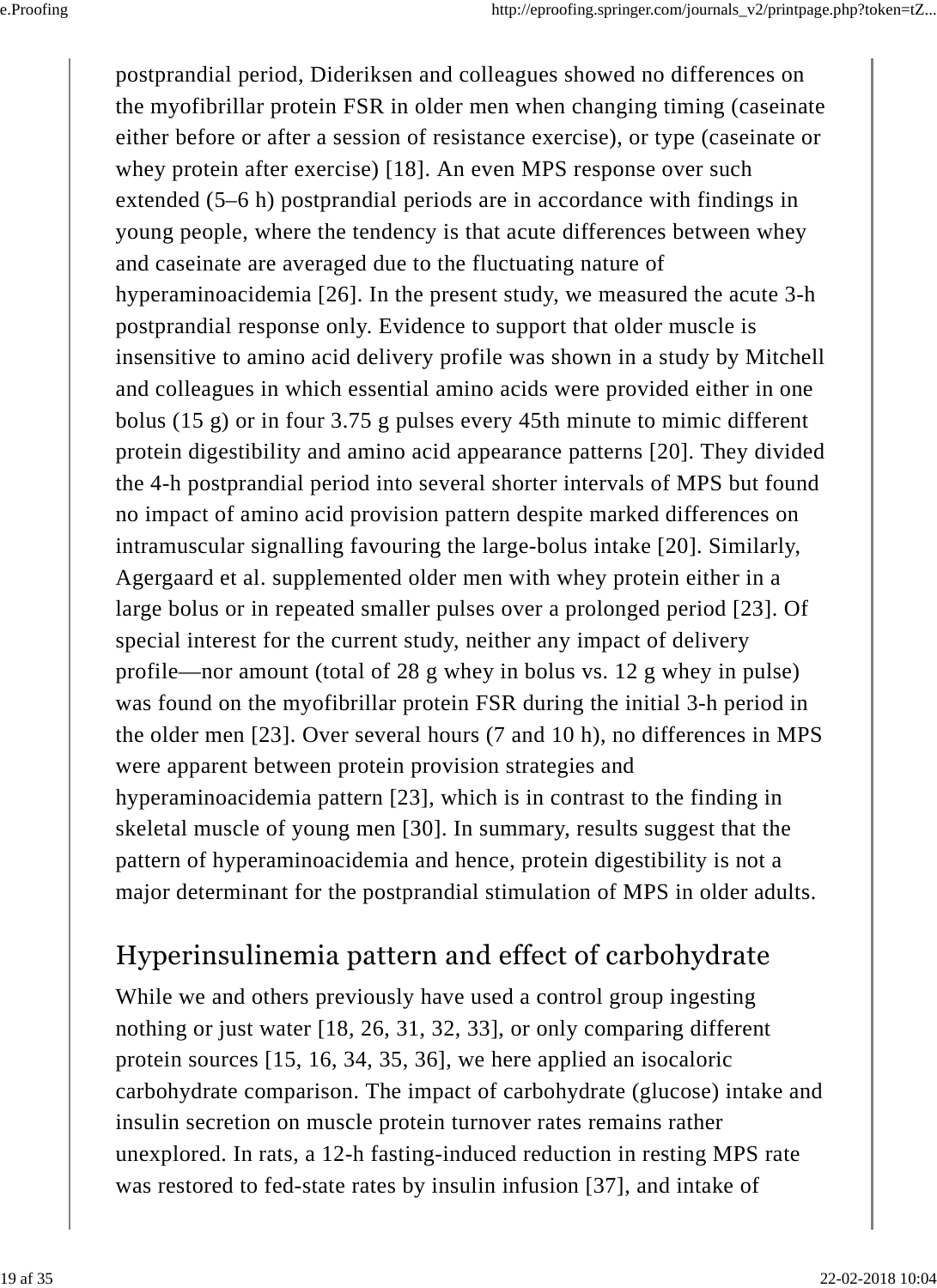carbohydrate enhanced the phosphorylation state of key enzymes critical for protein translation to the same extent as protein in the post-exercise period [38]. In healthy as well as in insulin-resistant humans, insulin infusion in the resting condition deprived intracellular amino acids [39], lowered circulating amino acid concentrations by 30–60% [40], enhanced inward transport of e.g., leucine, lysine and alanine, and importantly enhanced MPS rate [39, 41]. Some studies have compared the effects of carbohydrate together with protein [42, 43, 44, 45, 46] and carbohydrates together with protein and additional leucine [42, 47] to a carbohydrateonly intake on MPS in relation to exercise. In general, the results favour the intake of protein together with carbohydrate (and leucine in some studies) as compared to carbohydrate only. However, the results are equivocal. For example, the study by Koopman et al. [42] compared three different and not isocaloric post-exercise supplements given as small boluses every 30 min (carbohydrate; carbohydrate and whey protein hydrolysate; carbohydrate and whey protein hydrolysate and leucine) and only detected a significant difference in FSR of mixed muscle proteins between the carbohydrate intake as compared to the carbohydrate and protein and leucine intake in young. No difference was found in FSR between carbohydrate and carbohydrate and whey protein [42]. However, whole-body turnover clearly favoured the two different beverages including protein. Later, this group showed favourable effects of the carbohydrate, protein, and leucine intake as compared to carbohydrate only in both young and old [47]. A recent study by Rahbek et al. [45] could not detect any differences in young following both concentric and eccentric exercise regimens on myofibrillar FSR with a post-exercise intake of isocaloric carbohydrate (0.6 g/kg BW) or a mix of carbohydrate (0.3 g/kg) BW) and whey protein hydrolysate (0.3 g/kg BW). Drawbacks of these studies are that no basal (i.e., fasted and rested state) FSRs were measured, and, therefore, it cannot be ruled out whether supplements actually induced an increase in FSR, and further that carbohydrate are not compared to a protein-only intake [42, 43, 44, 45, 46, 47]. A few studies have utilised the indirect 2-pool model measurements and found superior effects on local leg protein turnover after intake of carbohydrate together with protein and AA [48] and carbohydrate together with AA [49] as compared to carbohydrate intake only. Interestingly, in the latter study, there was no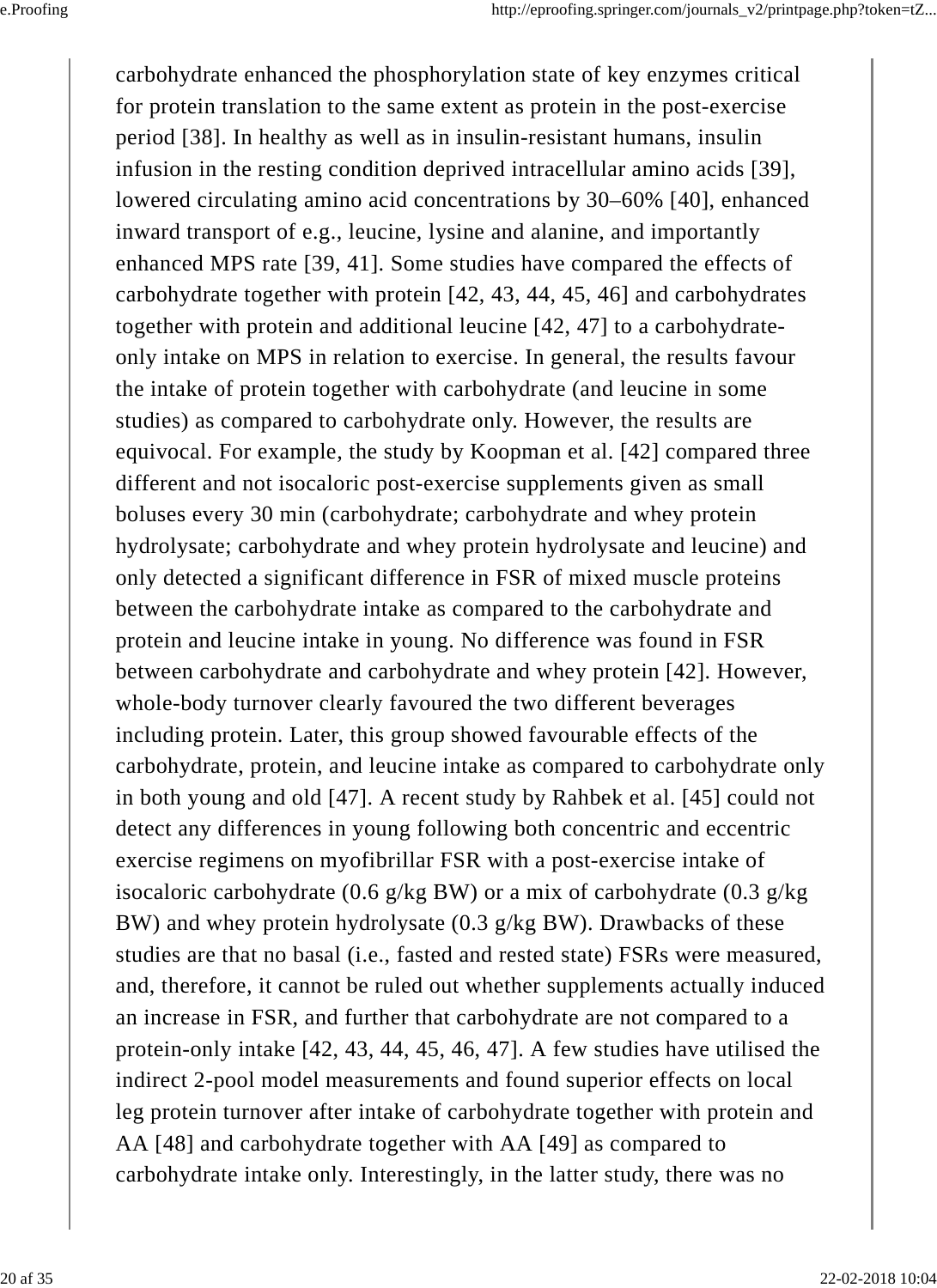difference between intake of the carbohydrate only and AA only [49]. Furthermore, in a study by Roy et al. [50] post-exercise supplements of carbohydrates together with protein and fat, isocaloric carbohydrate only, and a non-caloric placebo were compared on measures of whole-body protein turnover. This study found even effects of the two nutrientcontaining supplements as compared to the placebo on nonoxidative leucine disposal as an indirect measure of whole-body protein synthesis [50]. In our present study, the test drinks were isocaloric, and a major difference compared to the previous studies was that the carbohydrate intake was compared to a protein-only intake. Furthermore, we had basal measurements of MPS. The findings in a very recent study in older men illustrate that a basal FSR measurement can be important since the study document a positive response to a standard breakfast meal, which contained 1567 kJ in the form of 60 g carbohydrates, 11 g fat, and only 6 g of protein [51]. However, in this study, the standard breakfast meal was compared to intake of the breakfast with the addition of a vitamin D and leucine-enriched whey protein medical nutrition drink (containing 21 g of protein including 3 g of leucine). The supplement and breakfast intake had superior effects on postprandial FSR as compared to the breakfast [51]. The point here is that without the basal FSR measurement, one could tend to see no effect of the breakfast-only meal.

In older peoples' skeletal muscle, we here demonstrate that carbohydrate intake inducing a moderate secretion of insulin resulted in increased myofibrillar protein synthesis rate similar to that gained after protein intake (Figs. 5, 6). In further support of the findings, Agergaard et al. [23] could not detect any difference in the myofibrillar protein fractional synthesis rate in older men after intake of  $3 \times 4$  g of maltodextrin and moderate insulin secretion over a 3-h period compared to  $3 \times 4$  or 28 g of whey protein intake. However, the numerical change in the present study appears somewhat smaller in the CHO group than in the protein groups (Figs. 5, 6). While no statistical difference was apparent when including all three groups in a statistical analysis (two-way ANOVA, Fig. 5 and oneway ANOVA on delta differences, Fig. 6), we also performed one-way repeated measures ANOVA within each of the groups separately (comparing basal-, fed-rest-, and fed-exercised states). With these tests, the CHO group did not reach statistical significance ( $P = 0.365$ ), hence, the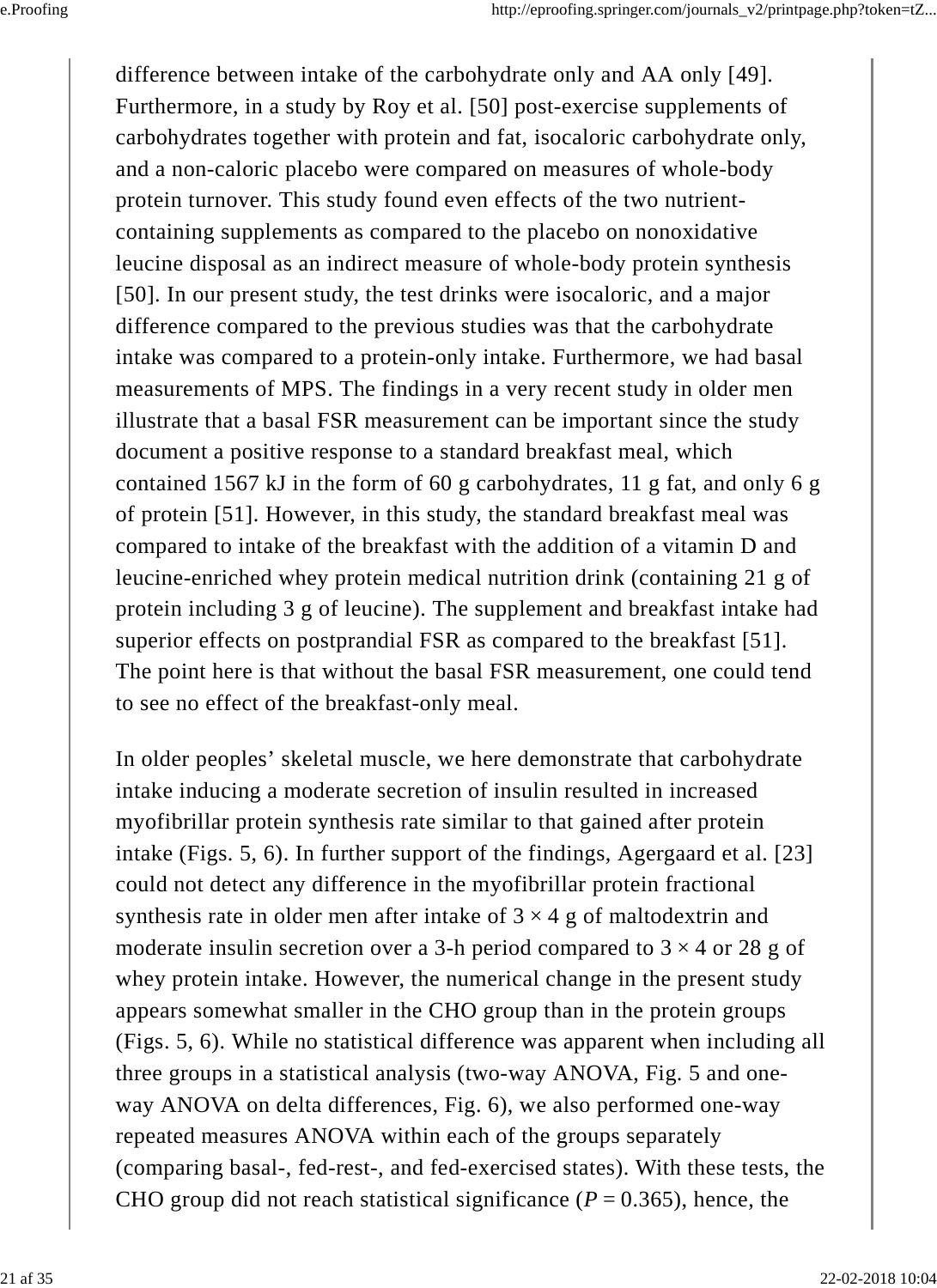strength of the stimulatory capacity of carbohydrate seemed inferior to milk proteins (WH  $P = 0.008$  and CAS  $P = 0.011$ ). In summary, carbohydrate intake elicits an inferior stimulatory impact on MPS in older men's skeletal muscle as compared to milk protein intake.

#### Are the older men resistant to anabolic stimuli?

Except from a power-issue, the finding of no difference between conditions with hyperaminoacidemia and hyperinsulinemia on myofibrillar protein synthesis rate in older men could be caused by other means: either by provision of a suboptimal amount of protein, hence submaximal stimulation or by an overall blunted response to hyperaminoacidemia—i.e., presence of anabolic resistance.

It is well accepted that the dose–response relation for protein intake and enhanced MPS rate is right-shifted with increasing age [52], whereas some controversy remains as to whether the maximal ability to increase MPS is blunted in older muscle [1, 53, 54, 55, 56]. In a recent report, Moore and colleagues found that the older on average need 0.61 g protein per kg LBM as compared to 0.25 g protein per kg LBM in young adults to obtain the maximal stimulatory effect of intake of a high-quality protein [57]. We provided 0.45 g protein per kg LBM, hence a suboptimal dose for most of our subjects. It is, therefore, likely, that we could have seen a larger stimulatory effect in the protein groups had we increased the amounts. However, Agergaard et al. could not detect differences between 28 g in one bolus and  $3 \times 4$  g over 2 h in a 3-h FSR period [23]. Hence, as obvious from the previous report by Moore et al., the inter-individual variation increases with advancing age [57], and it appears individually dependent how well older persons respond to a given quantity of protein.

Another determining factor for the stimulatory effect of a protein intake is the quantity of leucine [58]. In accordance, addition of leucine to a moderate amount of whole protein can stimulate the MPS rate above that of the protein amount alone both in young [59, 60] and in older subjects [61]. The leucine content of a given protein or amino acid-based supplement is considered important, and a threshold of 2 g of leucine per dose has been suggested for young adults [28]. Due to the right shift of the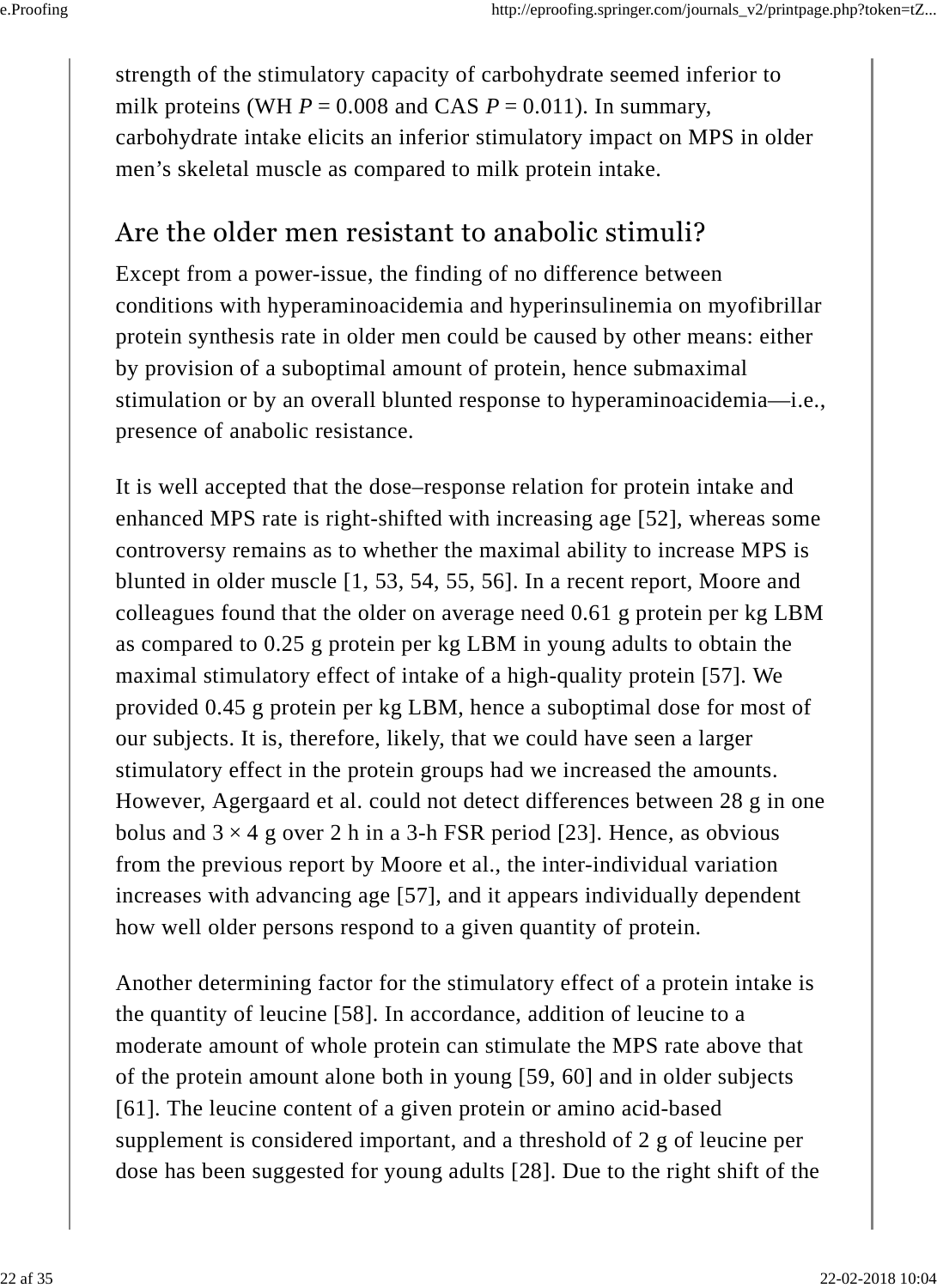dose–response relationship, this threshold is expected to be higher for older adults [61, 62]. In the provided protein sources, the leucine content was similar (although slightly higher in CAS than in WH, Table 2), but due to the faster digestibility of the WH protein, venous plasma peak leucine concentration was higher after the WH (Fig. 3c). In this study, the protein dose was adjusted to the individual's total lean body mass, therefore, the leucine intake was slightly different from subject to subject but averaged 2.3 g in WH and 2.5 g in CAS. Despite provision of these amounts of leucine and the marked concomitant increases in circulating plasma leucine concentrations (Fig. 3c) no differences in MPS were observed between the protein types. This finding definitely points toward some degree of resistance to the known anabolic stimuli provided by full amino acid and leucine provision, and likely, the threshold level for leucine has not been reached in all participants [63].

A recent systematic review concluded that evidence of anabolic resistance in older skeletal muscle appeared in 18 study arms out of 48, which were collected from 24 studies, and it was discussed that to overcome anabolic resistance, muscle contractile activity (i.e., intensity and volume) could be applied [11]. However, completion of the heavy resistance exercises in our study ( $10 \times 8$  repetitions at 70% 1RM), was neither capable of adding an effect on the MPS or making the muscle more responsive to hyperaminoacidemia. It may be though, that the volume and rather strenuous nature of the protocol may have postponed the responsiveness till beyond the 3-h window in which we measured the response [64]. However, impaired mTOR-responsiveness to heavy resistance exercise has been demonstrated to be part of the aging muscle [5], and the phosphorylation state of key enzyme p70S6K downstream of mTOR do not suggest that the translational capacity is to be enhanced shortly beyond 3 h. The strenuous nature of the exercises may also have abolished the acute sensitizing impact of contractions, as Agergaard et al. after completion of light-load contractions found an additive increase in myofibrillar protein synthesis, though irrespective of protein/carbohydrate provision [23]. Such a sensitizing impact of moderate contractile activity in the older muscle has previously been demonstrated after treadmill walking [65]. This suggests the anabolic potency of such contractile modalities in older muscle as compared to younger where no additive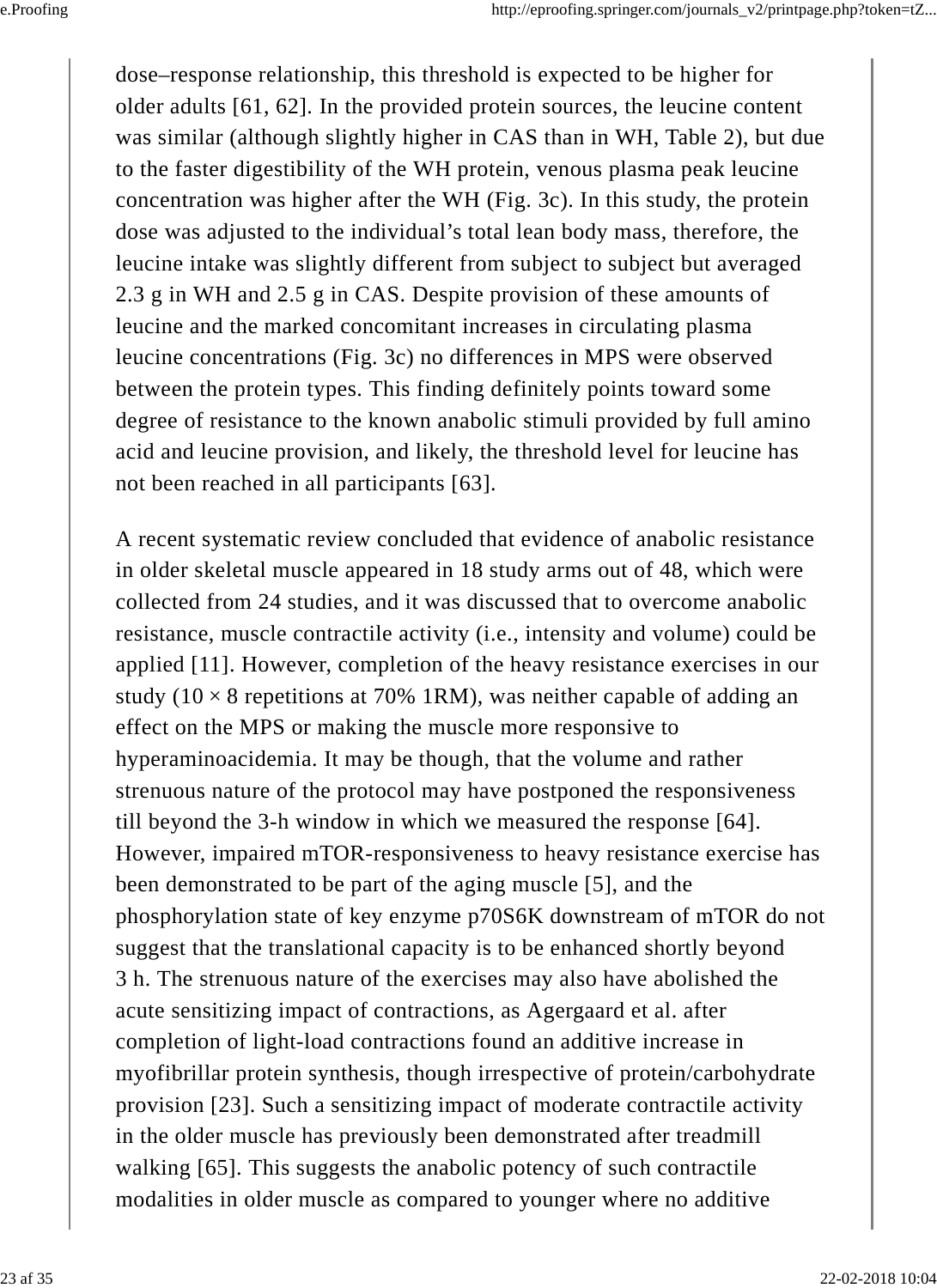effect was seen after light-load contractions [66], whereas this has been shown after more heavy exercises [67]. Long-term studies need to be conducted to determine whether exercise of more moderate intensity is favourable for maintaining muscle mass at old age.

#### Study and method limitations

True tracer steady state in muscle tissue-free enrichment is difficult to achieve in exercise models, and the evaluation of eventual steady state enrichment will always be incomplete due to the limited number of muscle biopsies in a human trial setup. In this unilateral exercise study, there is a marked difference between the rested and exercised state in muscle-free phenylalanine enrichment at the two post-exercise time points (0 and 3 h, see Fig. 4). Therefore, the weighted mean venous plasma enrichments were corrected for this difference, and the adjusted value was used as precursor in the calculations of myofibrillar FSR. This adjustment was applied to the plasma-enrichment values, which are measured frequently throughout the 3-h postprandial and post-exercise period to catch small fluctuations that cannot be detected by only measuring mean muscle-free enrichment between the muscle biopsy time points 0 and 3 h.

The inability to detect a difference between the milk protein supplementations and the carbohydrate is probably due to a higher than expected variation in individual responses, and, therefore, also a lower than expected power for estimating the true response to the supplements. Although increasing the number of investigated participants would enhance power, the best way to study such questions would be to apply a cross-over design, which would eliminate the inter-individual variations shown to be higher among older participants [57]. However, with the correlation between the fed-rest response and the fed-exercised response, it is evident that the individual variation or the degree of responsiveness is even between rested and exercised muscle (see Supplementary Fig. 2). Further, we only measured protein synthesis in the hours immediately following the intervention, and therefore, a later than three-hour response was not included in the comparison. Other studies have previously demonstrated a delayed response to anabolic stimuli especially in the protein fed and exercised state [23, 66, 68, 69]. As the leucine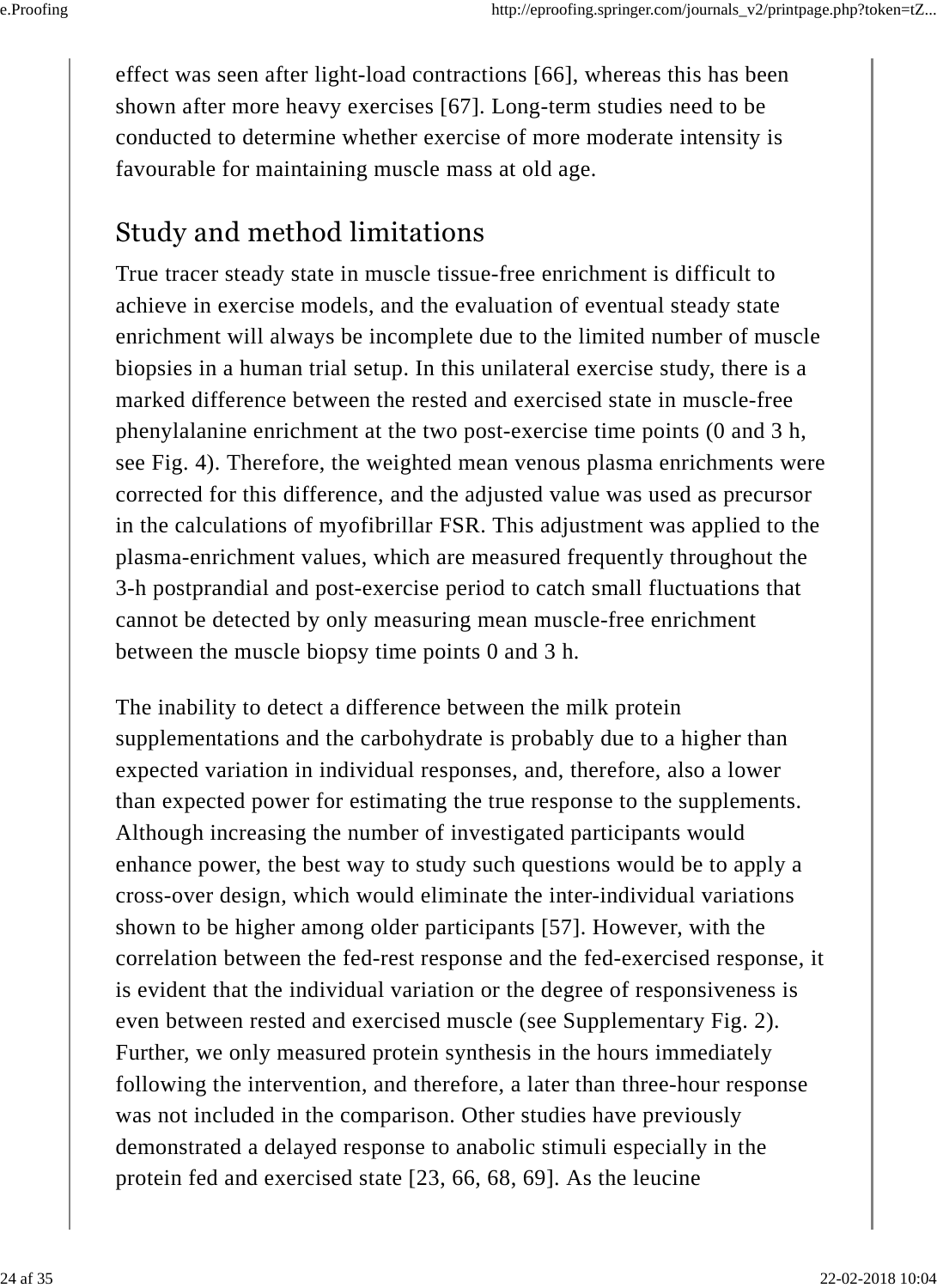concentration is not back to baseline at 3 h in the protein groups, it could be speculated that the total response is not covered. Therefore, this 3-h protocol may underestimate the myofibrillar FSR response, especially after CAS intake [26]. It must also be recognised that the fasted measure of FSR is in the rested leg both before but also during the exercise protocol in the contralateral leg. Some cross-leg effects cannot be ruled out both in the fasted state and also in the 3-h fed state; however, we believe these effects are minor if any.

Other limitations of the study protocol were that the timing of muscle tissue sampling was limited to the fasted state at − 3 h and to 0 and 3 h post intervention. Therefore, potential fast and temporal activation of p70SK6 cannot be detected. Finally, we did not have any measures of muscle protein breakdown, and, therefore, effects on muscle protein balance or the net anabolic response to the different supplementations remain unknown.

# Conclusion

In conclusion, two high-quality types of milk protein with very distinct digestibility elicited even increases in myofibrillar protein fractional synthesis rate within the first 3 hours after consumption. However, the stimulatory effect of the milk proteins was not significantly superior to intake of an isocaloric carbohydrate drink, which induced a higher insulin response. Furthermore, older men did not gain an additional effect of heavy resistance exercise together with the milk protein or carbohydrate intake in the immediate 3-h post intervention period.

### **Acknowledgements**

We thank our voluntary participants for their time and effort, and Ann-Marie Sedstrøm and Ann-Christina Reimann for technical assistance and analyses. Arla Foods Ingredients P/S supported this work.

#### Author contributions

SR, KD, JA, NMM-C, RLB conducted the experimental work; SR, KD, JA, RKP, and LH analysed and interpreted data; SR, KD, AS, URM, and LH designed study; SR drafted the manuscript; all authors edited and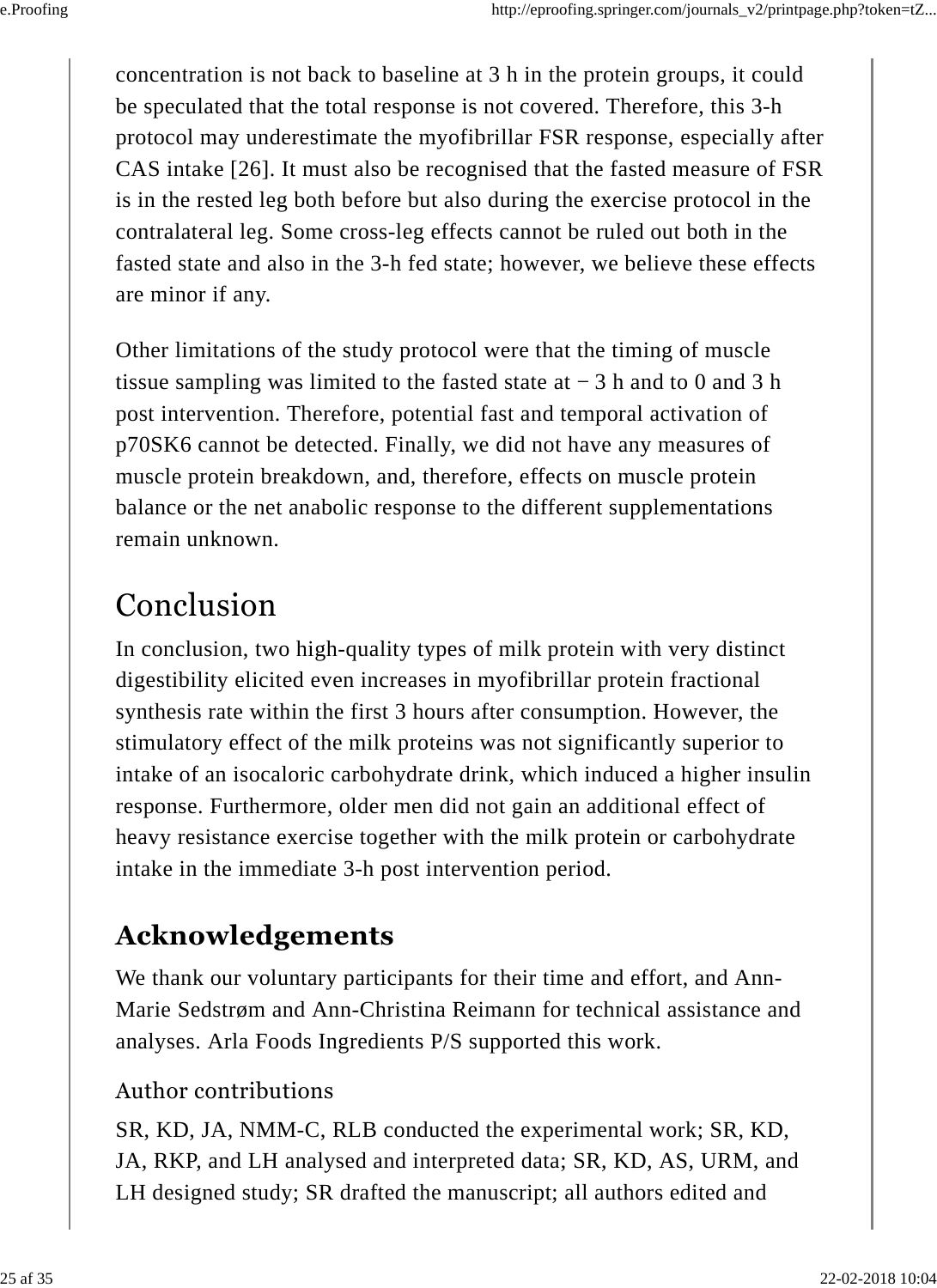revised the manuscript. All authors approved the final content and this version of the manuscript.

Compliance with ethical standards

*Conflict of interest* The authors declare no conflicts of interest, financial or otherwise. Anja Serena is employed at Arla Foods amba, and Ulla R. Mikkelsen is employed at Arla Foods Ingredients P/S.

## Electronic supplementary material

Below is the link to the electronic supplementary material.

Supplementary material 1 (DOCX 1583 KB)

# References

1. Cuthbertson D, Smith K, Babraj J, Leese G, Waddell T, Atherton P, Wackerhage H, Taylor PM, Rennie MJ (2005) Anabolic signaling deficits underlie amino acid resistance of wasting, aging muscle. FASEB J 19:422–424

2. Guillet C, Prod'homme M, Balage M, Gachon P, Giraudet C, Morin L, Grizard J, Boirie Y (2004) Impaired anabolic response of muscle protein synthesis is associated with S6K1 dysregulation in elderly humans. FASEB J 18:1586–1587

3. Katsanos CS, Kobayashi H, Sheffield-Moore M, Aarsland A, Wolfe RR (2005) Aging is associated with diminished accretion of muscle proteins after the ingestion of a small bolus of essential amino acids. Am J Clin Nutr 82:1065–1073

4. Durham WJ, Casperson SL, Dillon EL, Keske MA, Paddon-Jones D, Sanford AP, Hickner RC, Grady JJ, Sheffield-Moore M (2010) Agerelated anabolic resistance after endurance-type exercise in healthy humans. FASEB J 24:4117–4127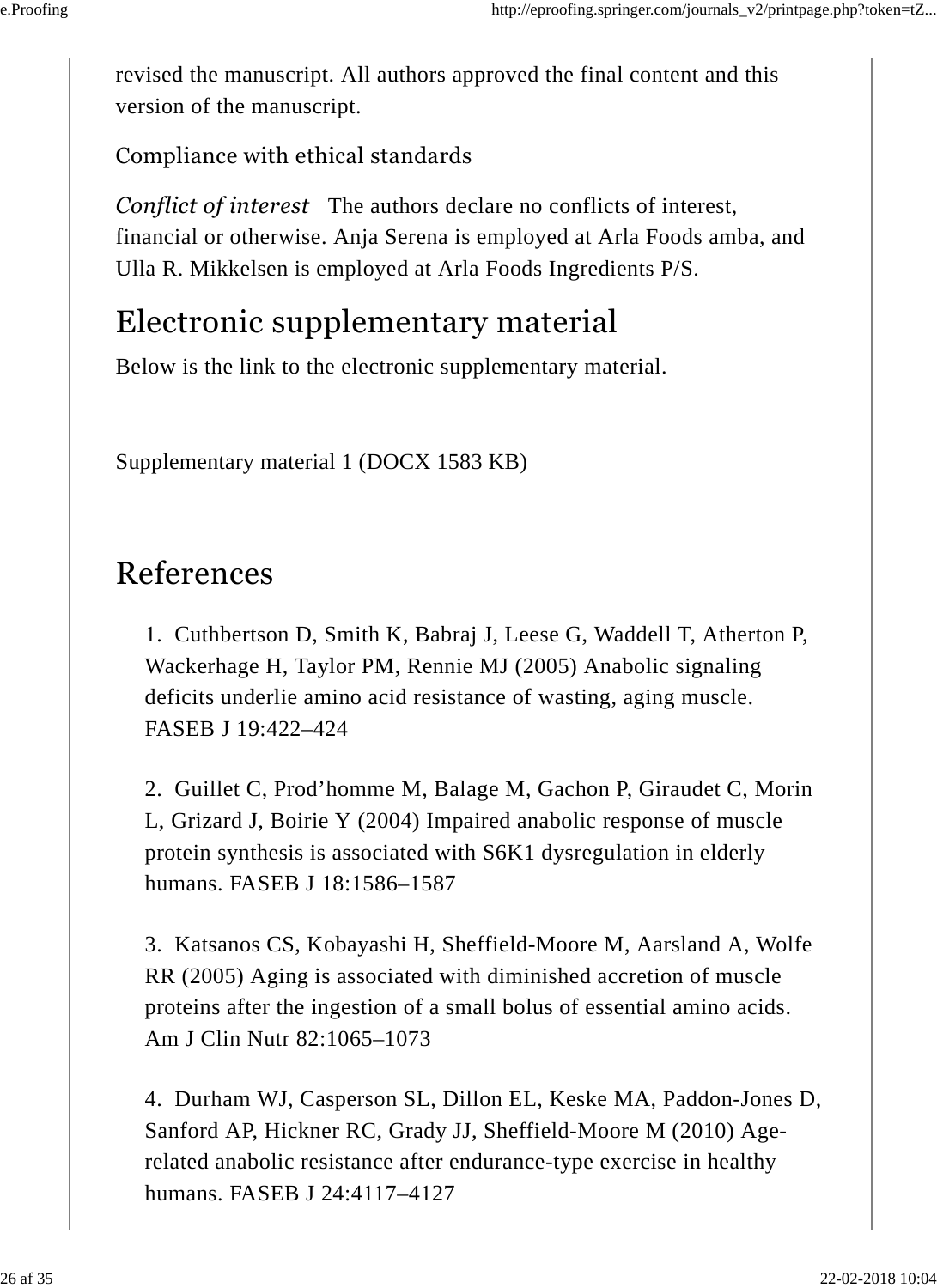5. Fry CS, Drummond MJ, Glynn EL, Dickinson JM, Gundermann DM, Timmerman KL, Walker DK, Dhanani S, Volpi E, Rasmussen BB (2011) Aging impairs contraction-induced human skeletal muscle mTORC1 signaling and protein synthesis. Skelet Muscle 1:11

6. Kumar V, Selby A, Rankin D, Patel R, Atherton P, Hildebrandt W, Williams J, Smith K, Seynnes O, Hiscock N, Rennie MJ (2009) Agerelated differences in the dose-response relationship of muscle protein synthesis to resistance exercise in young and old men. J Physiol 587:211–217

7. Phillips BE, Hill DS, Atherton PJ (2012) Regulation of muscle protein synthesis in humans. Curr Opin Clin Nutr Metab Care 15:58–63

8. Rennie MJ (2009) Anabolic resistance: the effects of aging, sexual dimorphism, and immobilization on human muscle protein turnover. Appl Physiol Nutr Metab 34:377–381

9. Cruz-Jentoft AJ, Baeyens JP, Bauer JM, Boirie Y, Cederholm T, Landi F, Martin FC, Michel J-P, Rolland Y, Schneider SM, Topinková E, Vandewoude M, Zamboni M (2010) Sarcopenia: European consensus on definition and diagnosis. Age Ageing 39:412–423

10. Morley JE, Abbatecola AM, Argiles JM et al (2011) Sarcopenia with limited mobility: an international consensus. J Am Med Dir Assoc 12:403–409

11. Shad BJ, Thompson JL, Breen L (2016) Does the muscle protein synthetic response to exercise and amino acid-based nutrition diminish with advancing age? A systematic review. Am J Physiol Endocrinol Metab 311:E803–E817 **AQ4**

12. Dangin M, Boirie Y, Garcia-Rodenas C, Gachon P, Fauquant J, Callier P, Ballèvre O, Beaufrère B (2001) The digestion rate of protein is an independent regulating factor of postprandial protein retention. Am J Physiol Endocrinol Metab 280:E340–E348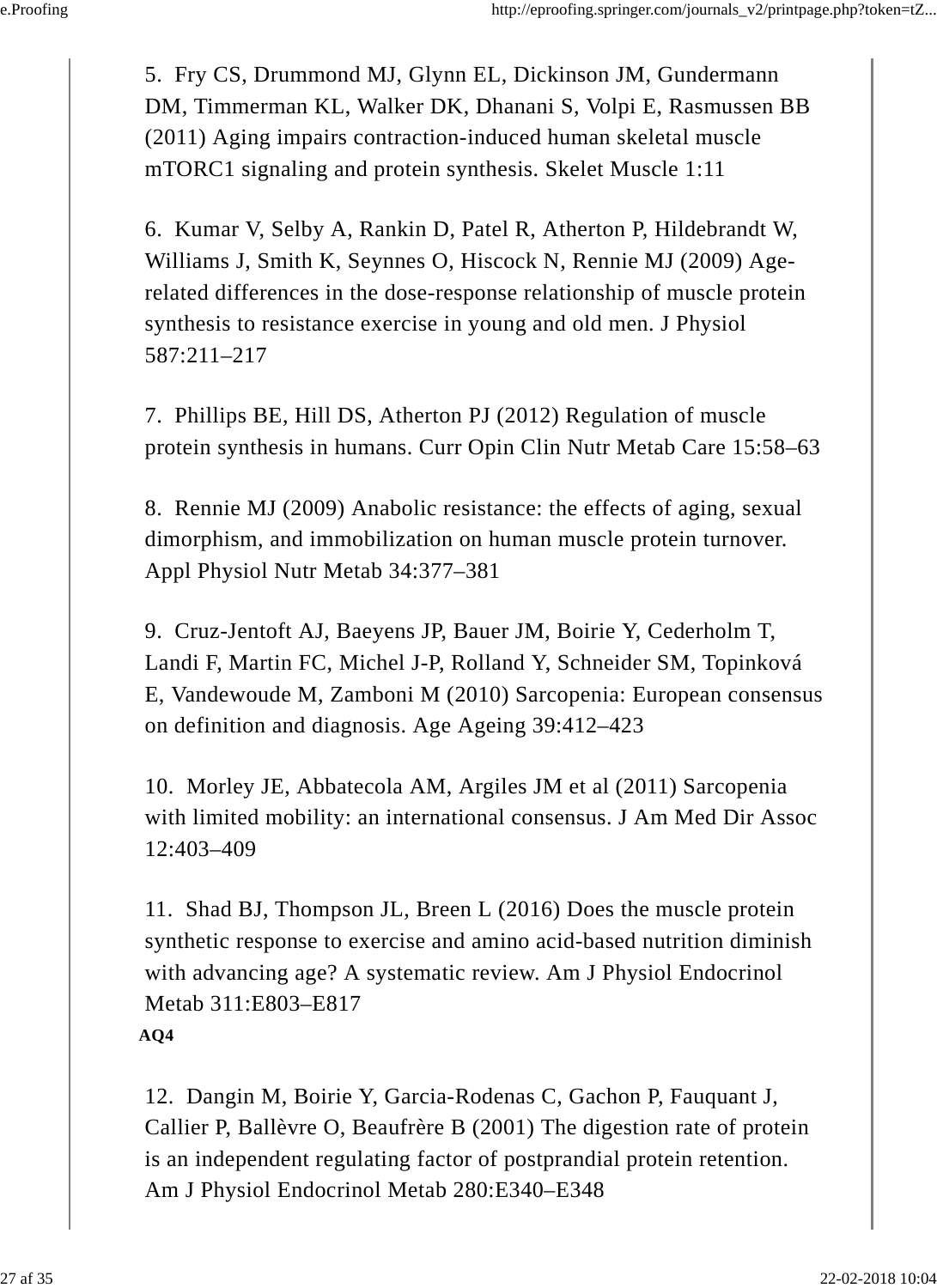13. Boirie Y, Dangin M, Gachon P, Vasson M-P, Maubois J-L, Beaufrère B (1997) Slow and fast dietary proteins differently modulate postprandial protein accretion. Proc Natl Acad Sci USA 94:14930–14935

14. Volpi E, Kobayashi H, Sheffield-Moore M, Mittendorfer B, Wolfe RR (2003) Essential amino acids are primarily responsible for the amino acid stimulation of muscle protein anabolism in healthy elderly adults. Am J Clin Nutr 78:250–258

15. Burd NA, Yang Y, Moore DR, Tang JE, Tarnopolsky MA, Phillips SM (2012) Greater stimulation of myofibrillar protein synthesis with ingestion of whey protein isolate v. micellar casein at rest and after resistance exercise in elderly men. Br J Nutr 108:958–962

16. Pennings B, Boirie Y, Senden JMG, Gijsen AP, Kuipers H, van Loon LJC (2011) Whey protein stimulates postprandial muscle protein accretion more effectively than do casein and casein hydrolysate in older men. Am J Clin Nutr 93:997–1005

17. Gorissen SHM, Horstman AMH, Franssen R, Crombag JJR, Langer H, Bierau J, Respondek F, van Loon LJC (2016) Ingestion of wheat protein increases in vivo muscle protein synthesis rates in healthy older men in a randomized trial. J Nutr 146:1651–1659

18. Dideriksen KJ, Reitelseder S, Petersen SG, Hjort M, Helmark IC, Kjaer M, Holm L (2011) Stimulation of muscle protein synthesis by whey and caseinate ingestion after resistance exercise in elderly individuals. Scand J Med Sci Sports 21:e372–e383

19. Soop M, Nehra V, Henderson GC, Boirie Y, Ford GC, Nair KS (2012) Coingestion of whey protein and casein in a mixed meal: demonstration of a more sustained anabolic effect of casein. Am J Physiol Endocrinol Metab 303:E152–E162

20. Mitchell WK, Phillips BE, Williams JP, Rankin D, Lund JN, Wilkinson DJ, Smith K, Atherton PJ (2015) The impact of delivery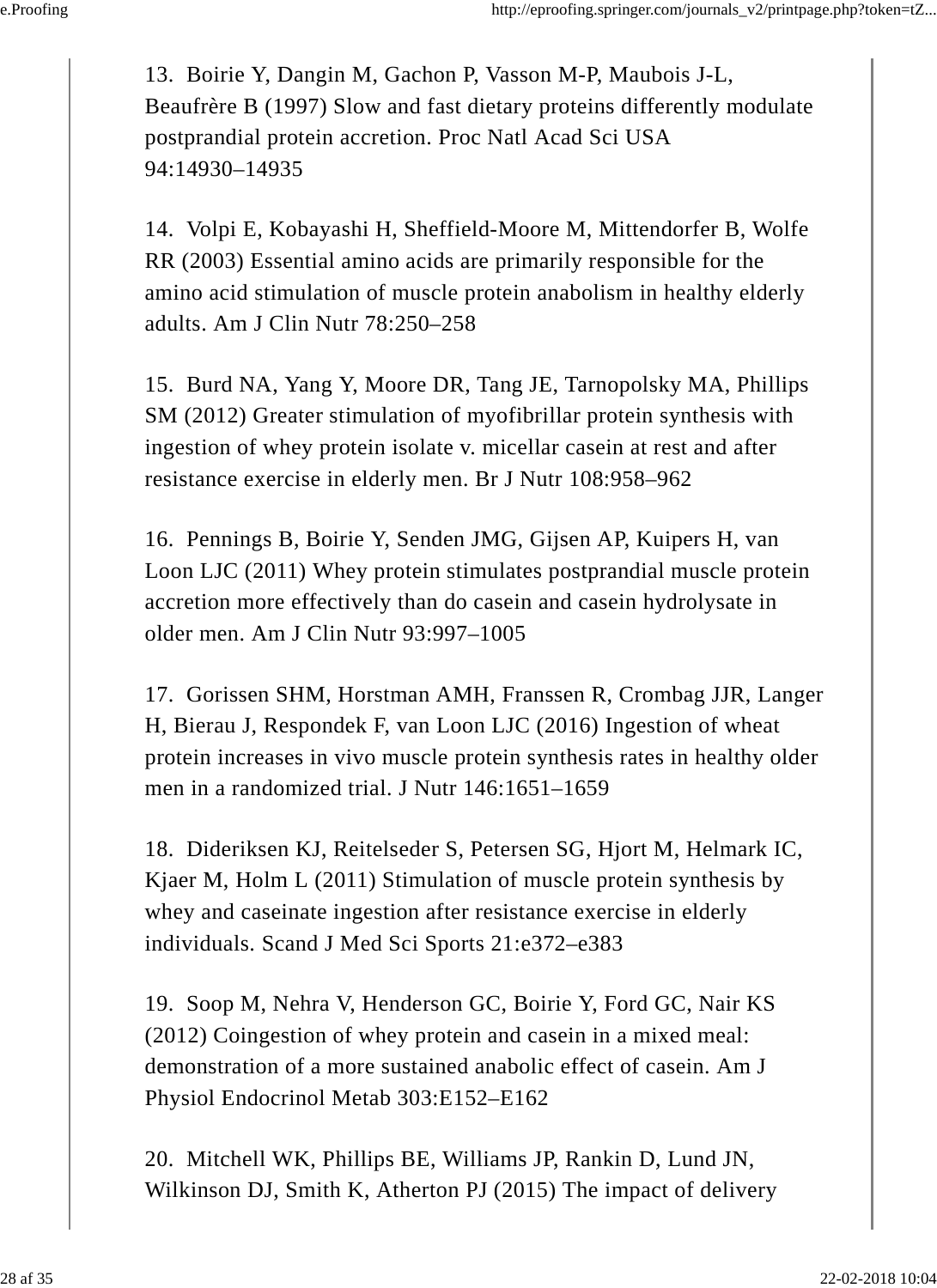profile of essential amino acids upon skeletal muscle protein synthesis in older men: clinical efficacy of pulse vs. bolus supply. Am J Physiol Endocrinol Metab 309:E450–E457

21. Timmerman KL, Dhanani S, Glynn EL, Fry CS, Drummond MJ, Jennings K, Rasmussen BB, Volpi E (2012) A moderate acute increase in physical activity enhances nutritive flow and the muscle protein anabolic response to mixed nutrient intake in older adults. Am J Clin Nutr 95:1403–1412

22. Dideriksen K, Reitelseder S, Malmgaard-Clausen NM, Bechshoeft R, Petersen RK, Mikkelsen UR, Holm L (2016) No effect of antiinflammatory medication on postprandial and postexercise muscle protein synthesis in elderly men with slightly elevated systemic inflammation. Exp Gerontol 83:120–129

23. Agergaard J, Bülow J, Jensen JK, Reitelseder S, Drummond MJ, Schjerling P, Scheike T, Serena A, Holm L (2017) Light-load resistance exercise increases muscle protein synthesis and hypertrophy signaling in elderly men. Am J Physiol Endocrinol Metab 312:E326–E338

24. Bülow J, Agergaard J, Kjaer M, Holm L, Reitelseder S (2016) No additional effect of different types of physical activity on 10-hour muscle protein synthesis in elderly men on a controlled energy- and protein-sufficient diet. Exp Gerontol 79:16–25

25. Holm L, Reitelseder S, Dideriksen K, Nielsen RH, Bülow J, Kjaer M (2014) The single-biopsy approach in determining protein synthesis in human slow-turning-over tissue: use of flood-primed, continuous infusion of amino acid tracers. Am J Physiol Endocrinol Metab 306:E1330–E1339

26. Reitelseder S, Agergaard J, Doessing S, Helmark IC, Lund P, Kristensen NB, Frystyk J, Flyvbjerg A, Schjerling P, van Hall G, Kjaer M, Holm L (2011) Whey and casein labeled with L- $[1 - {}^{13}C]$  leucine and muscle protein synthesis: effect of resistance exercise and protein ingestion. Am J Physiol Endocrinol Metab 300:E231–E242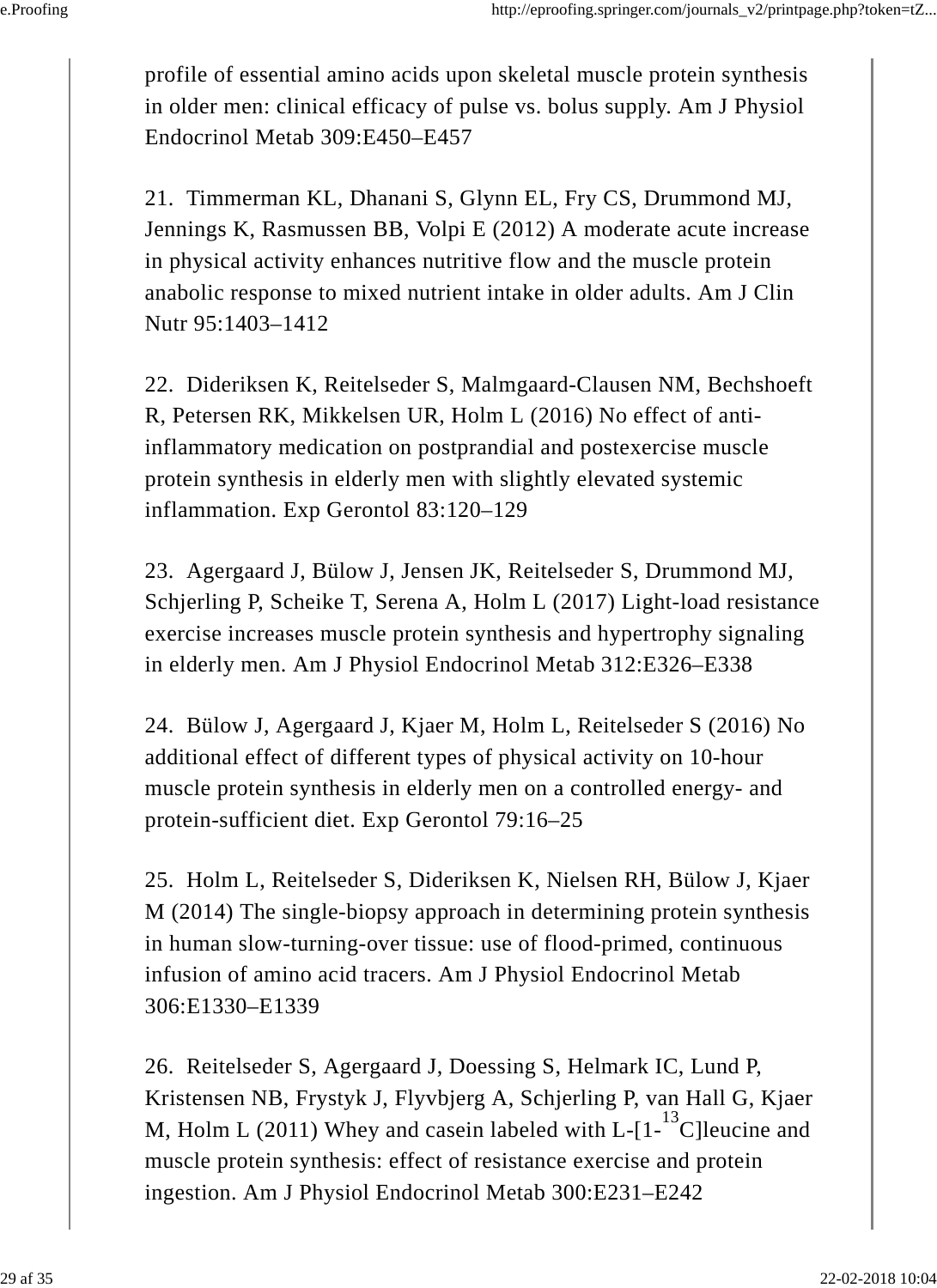27. Wolfe RR, Chinkes DL (2005) Isotope tracers in metabolic research: principles and practice of kinetic analysis, 2nd edn. John Wiley, Hoboken

28. Reidy PT, Rasmussen BB (2016) Role of ingested amino acids and protein in the promotion of resistance exercise-induced muscle protein anabolism. J Nutr 146:155–183

29. Koopman R, Crombach N, Gijsen AP, Walrand S, Fauquant J, Kies AK, Lemosquet S, Saris WHM, Boirie Y, van Loon LJC (2009) Ingestion of a protein hydrolysate is accompanied by an accelerated in vivo digestion and absorption rate when compared with its intact protein. Am J Clin Nutr 90:106–115

30. Areta JL, Burke LM, Ross ML, Camera DM, West DWD, Broad EM, Jeacocke NA, Moore DR, Stellingwerff T, Phillips SM, Hawley JA, Coffey VG (2013) Timing and distribution of protein ingestion during prolonged recovery from resistance exercise alters myofibrillar protein synthesis. J Physiol 591:2319–2331

31. Fujita S, Dreyer HC, Drummond MJ, Glynn EL, Cadenas JG, Yoshizawa F, Volpi E, Rasmussen BB (2007) Nutrient signalling in the regulation of human muscle protein synthesis. J Physiol 582:813–823

32. Tipton KD, Elliott TA, Cree MG, Wolf SE, Sanford AP, Wolfe RR (2004) Ingestion of casein and whey prosteins result in muscle anabolism after resistance exercise. Med Sci Sports Exerc 36:2073–2081

33. Groen BBL, Res PT, Pennings B, Hertle E, Senden JMG, Saris WHM, van Loon LJC (2012) Intragastric protein administration stimulates overnight muscle protein synthesis in elderly men. Am J Physiol Endocrinol Metab 302:E52–E60

34. Tang JE, Moore DR, Kujbida GW, Tarnopolsky MA, Phillips SM (2009) Ingestion of whey hydrolysate, casein, or soy protein isolate: effects on mixed muscle protein synthesis at rest and following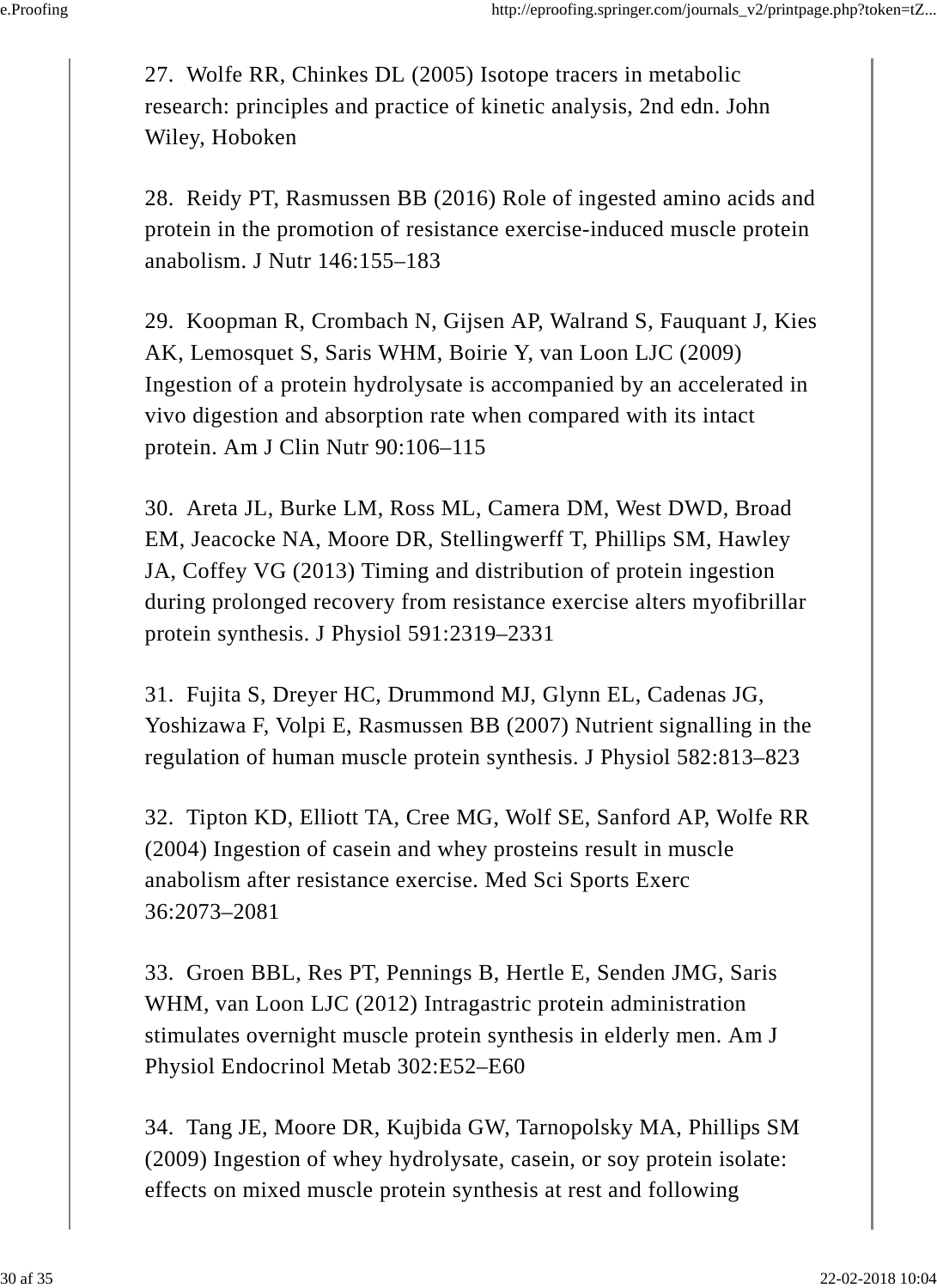resistance exercise in young men. J Appl Physiol 107:987–992

35. Wilkinson SB, Tarnopolsky MA, MacDonald MJ, MacDonald JR, Armstron D, Phillips SM (2007) Consumption of fluid skim milk promotes greater muscle protein accretion after resistance exercise than does consumption of an isonitrogenous and isoenergetic soy-protein beverage. Am J Clin Nutr 85:1031–1040

36. Burd NA, Gorissen SH, van Vliet S, Snijders T, van Loon LJC (2015) Differences in postprandial protein handling after beef compared with milk ingestion during postexercise recovery: a randomized controlled trial. Am J Clin Nutr 102:828–836

37. Baillie AGS, Garlick PJ (1991) Responses of protein synthesis in different skeletal muscles to fasting and insulin in rats. Am J Physiol Endocrinol Metab 260:E891–E896

38. Morrison PJ, Hara D, Ding Z, Ivy JL (2008) Adding protein to a carbohydrate supplement provided after endurance exercise enhances 4E-BP1 and RPS6 signaling in skeletal muscle. J Appl Physiol 104:1029–1036

39. Biolo G, Fleming RYD, Wolfe RR (1995) Physiologic hyperinsulinemia stimulates protein synthesis and enhances transport of selected amino acids in human skeletal muscle. J Clin Invest 95:811–819

40. Drummond MJ, Bell JA, Fujita S, Dreyer HC, Glynn EL, Volpi E, Rasmussen BB (2008) Amino acids are necessary for the insulininduced activation of mTOR/S6K1 signaling and protein synthesis in healthy and insulin resistant human skeletal muscle. Clin Nutr 27:447–456

41. Biolo G, Williams BD, Fleming RYD, Wolfe RR (1999) Insulin action on muscle protein kinetics and amino acid transport during recovery after resistance exercise. Diabetes 48:949–957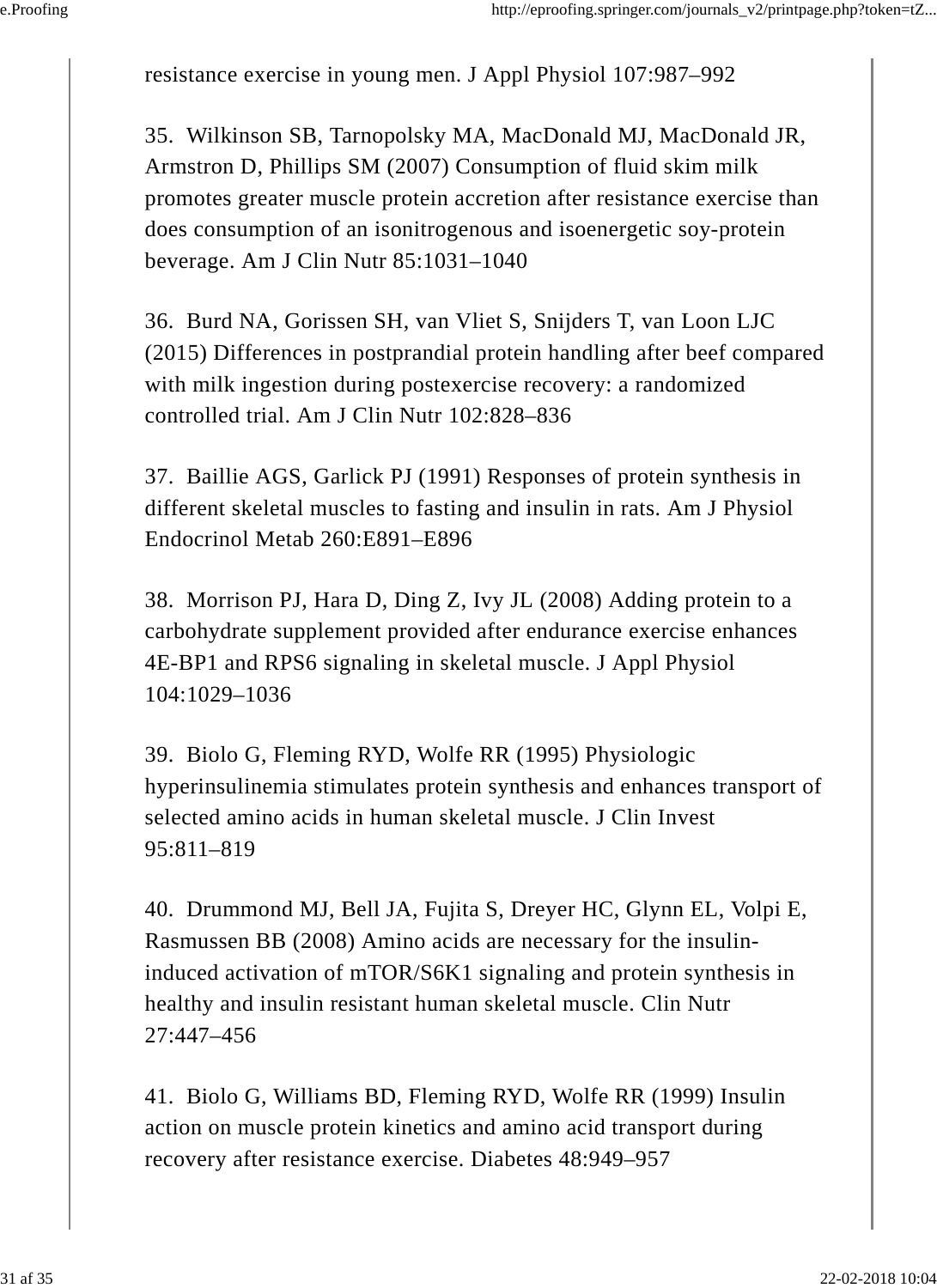42. Koopman R, Wagenmakers AJM, Manders RJF, Zorenc AHG, Senden JMG, Gorselink M, Keizer HA, van Loon LJC (2005) Combined ingestion of protein and free leucine with carbohydrate increases postexercise muscle protein synthesis in vivo in male subjects. Am J Physiol Endocrinol Metab 288:E645–E653

43. Tang JE, Manolakos JJ, Kujbida GW, Lysecki PJ, Moore DR, Phillips SM (2007) Minimal whey protein with carbohydrate stimulates muscle protein synthesis following resistance exercise in trained young men. Appl Physiol Nutr Metab 32:1132–1138

44. Beelen M, Koopman R, Gijsen AP, Vandereyt H, Kies AK, Kuipers H, Saris WHM, van Loon LJC (2008) Protein coingestion stimulates muscle protein synthesis during resistance-type exercise. Am J Physiol Endocrinol Metab 295:E70–E77

45. Rahbek SK, Farup J, Møller AB, Vendelbo MH, Holm L, Jessen N, Vissing K (2014) Effects of divergent resistance exercise contraction mode and dietary supplementation type on anabolic signalling, muscle protein synthesis and muscle hypertrophy. Amino Acids 46:2377–2392

46. Howarth KR, Moreau NA, Phillips SM, Gibala MJ (2009) Coingestion of protein with carbohydrate during recovery from endurance exercise stimulates skeletal muscle protein synthesis in humans. J Appl Physiol 106:1394–1402

47. Koopman R, Verdijk L, Manders RJF, Gijsen AP, Gorselink M, Pijpers E, Wagenmakers AJM, van Loon LJC (2006) Co-ingestion of protein and leucine stimulates muscle protein synthesis rates to the same extent in young and elderly lean men. Am J Clin Nutr 84:623–632

48. Børsheim E, Aarsland A, Wolfe RR (2004) Effect of an amino acid, protein, and carbohydrate mixture on net muscle protein balance after resistance exercise. Int J Sport Nutr Exerc Metab 14:255–271

49. Miller SL, Tipton KD, Chinkes DL, Wolf SE, Wolfe RR (2003) Independent and combined effects of amino acids and glucose after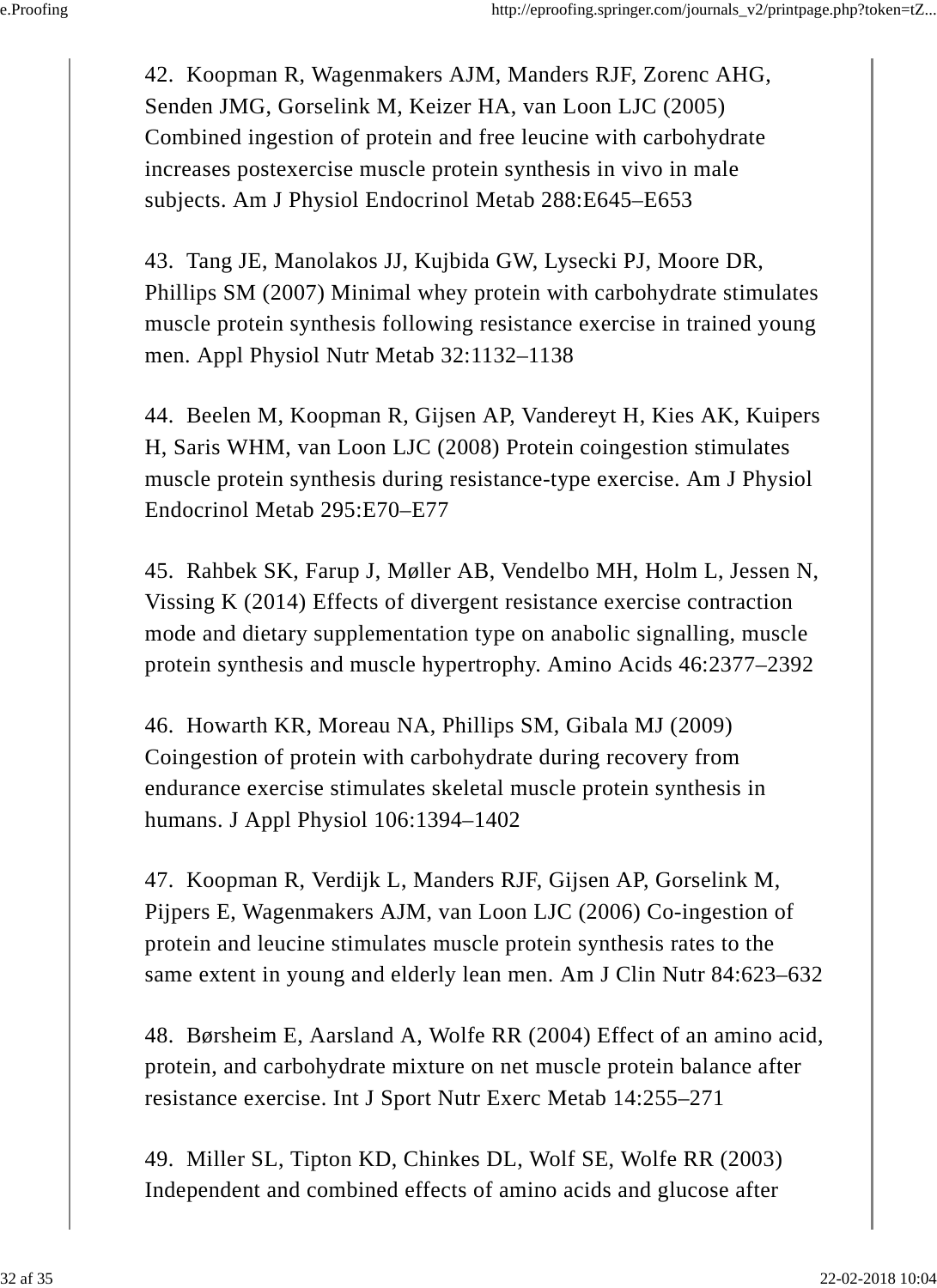resistance exercise. Med Sci Sports Exerc 35:449–455

50. Roy BD, Fowles JR, Hill R, Tarnopolsky MA (2000) Macronutrient intake and whole body protein metabolism following resistance exercise. Med Sci Sports Exerc 32:1412–1418

51. Chanet A, Verlaan S, Salles J, Giraudet C, Patrac V, Pidou V, Pouyet C, Hafnaoui N, Blot A, Cano N, Farigon N, Bongers A, Jourdan M, Luiking Y, Walrand S, Boirie Y (2017) Supplementing breakfast with a vitamin D and leucine-enriched whey protein medical nutrition drink enhances postprandial muscle protein synthesis and muscle mass in healthy older men. J Nutr 147:2262–2271

52. Pennings B, Groen B, de Lange A, Gijsen AP, Zorenc AH, Senden JMG, van Loon LJC (2012) Amino acid absorption and subsequent muscle protein accretion following graded intakes of whey protein in elderly men. Am J Physiol Endocrinol Metab 302:E992–E999

53. Pennings B, Koopman R, Beelen M, Senden JMG, Saris WHM, van Loon LJC (2011) Exercising before protein intake allows for greater use of dietary protein-derived amino acids for de novo muscle protein synthesis in both young and elderly men. Am J Clin Nutr 93:322–331

54. Symons TB, Sheffield-Moore M, Mamerow MM, Wolfe RR, Paddon-Jones D (2011) The anabolic response to resistance exercise and a protein-rich meal is not diminished by age. J Nutr Health Aging 15:376–381

55. Symons TB, Sheffield-Moore M, Wolfe RR, Paddon-Jones D (2009) A moderate serving of high-quality protein maximally stimulates skeletal muscle protein synthesis in young and elderly subjects. J Am Diet Assoc 109:1582–1586

56. Symons TB, Schutzler SE, Cocke TL, Chinkes DL, Wolfe RR, Paddon-Jones D (2007) Aging does not impair the anabolic response to a protein-rich meal. Am J Clin Nutr 86:451–456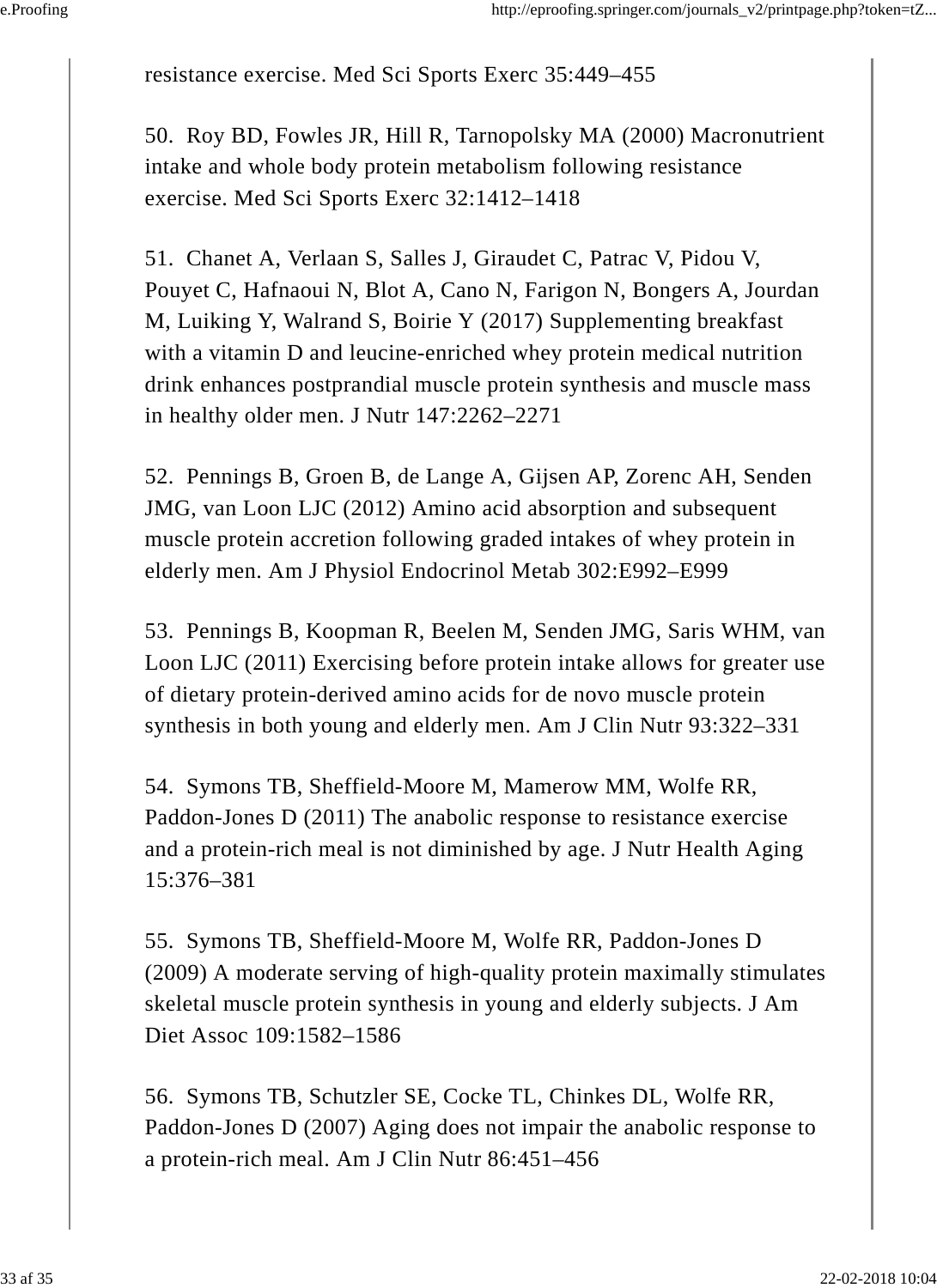57. Moore DR, Churchward-Venne TA, Witard O, Breen L, Burd NA, Tipton KD, Phillips SM (2015) Protein ingestion to stimulate myofibrillar protein synthesis requires greater relative protein intakes in healthy older versus younger men. J Gerontol A Biol Sci Med Sci 70:57–62

58. Drummond MJ, Rasmussen BB (2008) Leucine-enriched nutrients and the regulation of mammalian target of rapamycin signalling and human skeletal muscle protein synthesis. Curr Opin Clin Nutr Metab Care 11:222–226

59. Churchward-Venne TA, Burd NA, Mitchell CJ, West DWD, Philp A, Marcotte GR, Baker SK, Baar K, Phillips SM (2012) Supplementation of a suboptimal protein dose with leucine or essential amino acids: effects on myofibrillar protein synthesis at rest and following resistance exercise in men. J Physiol 590:2751–2765

60. Churchward-Venne TA, Breen L, Di Donato DM, Hector AJ, Mitchell CJ, Moore DR, Stellingwerff T, Breuille D, Offord EA, Baker SK, Phillips SM (2014) Leucine supplementation of a low-protein mixed macronutrient beverage enhances myofibrillar protein synthesis in young men: a double-blind, randomized trial. Am J Clin Nutr 99:276–286

61. Katsanos CS, Kobayashi H, Sheffield-Moore M, Aarsland A, Wolfe RR (2006) A high proportion of leucine is required for optimal stimulation of the rate of muscle protein synthesis by essential amino acids in the elderly. Am J Physiol Endocrinol Metab 291:E381–E387

62. Koopman R, Verdijk LB, Beelen M, Gorselink M, Kruseman AN, Wagenmakers AJM, Kuipers H, van Loon LJC (2008) Co-ingestion of leucine with protein does not further augment post-exercise muscle protein synthesis rates in elderly men. Br J Nutr 99:571–580

63. Phillips SM (2014) A brief review of critical processes in exerciseinduced muscular hypertrophy. Sports Med 44:S71–S77